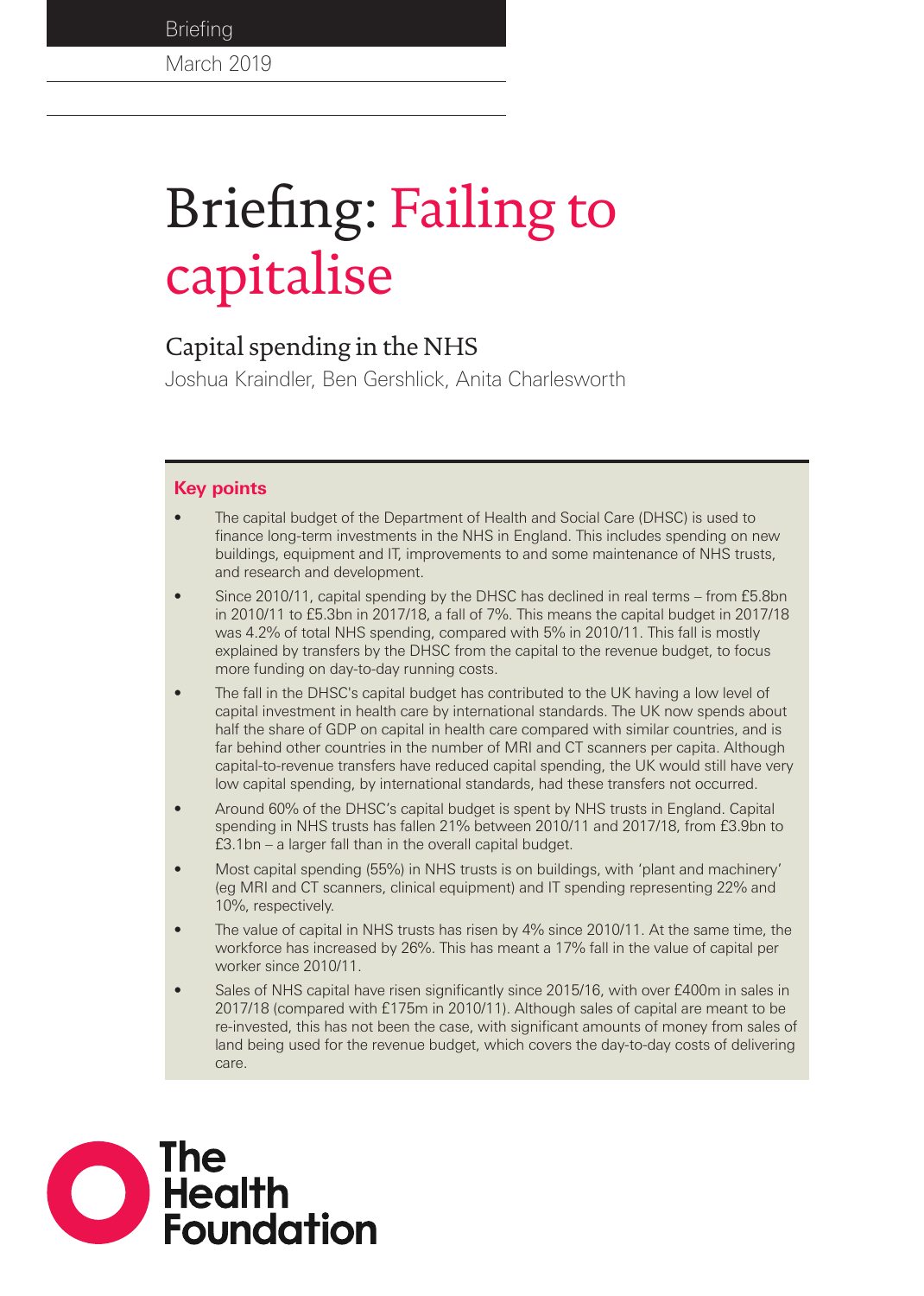- The maintenance backlog in NHS trusts has been rising, from £4.4bn in 2013/14 to over £6bn by 2017/18. This is around double the amount of annual capital spending in NHS trusts. Over £3bn of this backlog is 'high' and 'significant' risk, the two highest risk categories. At the current rate of growth, investment in reducing the backlog needs to rise by approximately three-quarters just to stop it from growing further.
- The DHSC has outlined a vision for a world-leading technology- and data-driven health and social care system. The current capital budget will be insufficient, as current capitalspending levels are leading to declining values in plant and machinery in trusts and a substantial, growing maintenance backlog. Although IT investment has increased, it still makes up a very small portion of total capital in NHS Trusts.
- Qualitative research commissioned by the Health Foundation finds that many trusts are seeing capital-funding constraints have a direct, negative impact on their ability to deliver optimal care. Staff have reported negative effects on productivity from issues such as equipment shortages and failure. Hospitals are using ageing diagnostic equipment, which is negatively affecting the ability of clinical staff to perform their work. The research also identifies the built environment as having negative effects on patient care and safety.
- Although a funding increase of 3.4% was announced by the government in 2018 for the NHS England budget for the next 5 years, no commitment to long-term funding for capital has been set out. This will need to be addressed in the 2019 Spending Review, along with clarity on the approach to managing the maintenance backlog. Without increased capital funding, there is a risk that NHS trusts will be unable to plan for the transformation of services set out in *The NHS Long Term Plan*, and ongoing maintenance issues could risk the quality and safety of patient care.
- To bring the UK up to the capital-spending average share of GDP of Organisation for Economic Co-operation and Development (OECD) countries in 2016 would have required an extra £5bn (based on the latest OECD data).
- If capital funding were to be increased in line with the OECD average, this would require capital funding for the NHS in England of £9.5bn in 2019/20. This would be a £3.5bn increase on top of the current capital budget in 2018/19, rising to £4.1bn by 2023/24. Alongside this, an end to the regular transfers from capital to revenue budgets is needed so that NHS trusts can invest and plan for the future.

# Introduction

The capital budget of the Department of Health and Social Care (DHSC) is used to finance long-term spending in the NHS, such as new buildings, equipment and technology, addressing some of the maintenance of NHS estates and equipment, and research and development (R&D). Capital spending is a critical input in health care, with new technology able to transform services and improve workforce productivity.

The DHSC has proposed a more technology- and data-driven NHS.<sup>1</sup> New technology and IT could improve patient services and increase productivity, but both currently make up a small proportion of capital spending. The UK spends significantly less on capital, such as buildings and equipment, than most other Organisation for Economic Co-operation and Development (OECD) countries.\* This may contribute to its poor performance on outcomes compared with similar countries.<sup>2</sup> However, although modern health

Capital spending comparable with other OECD countries is only at the UK-wide level.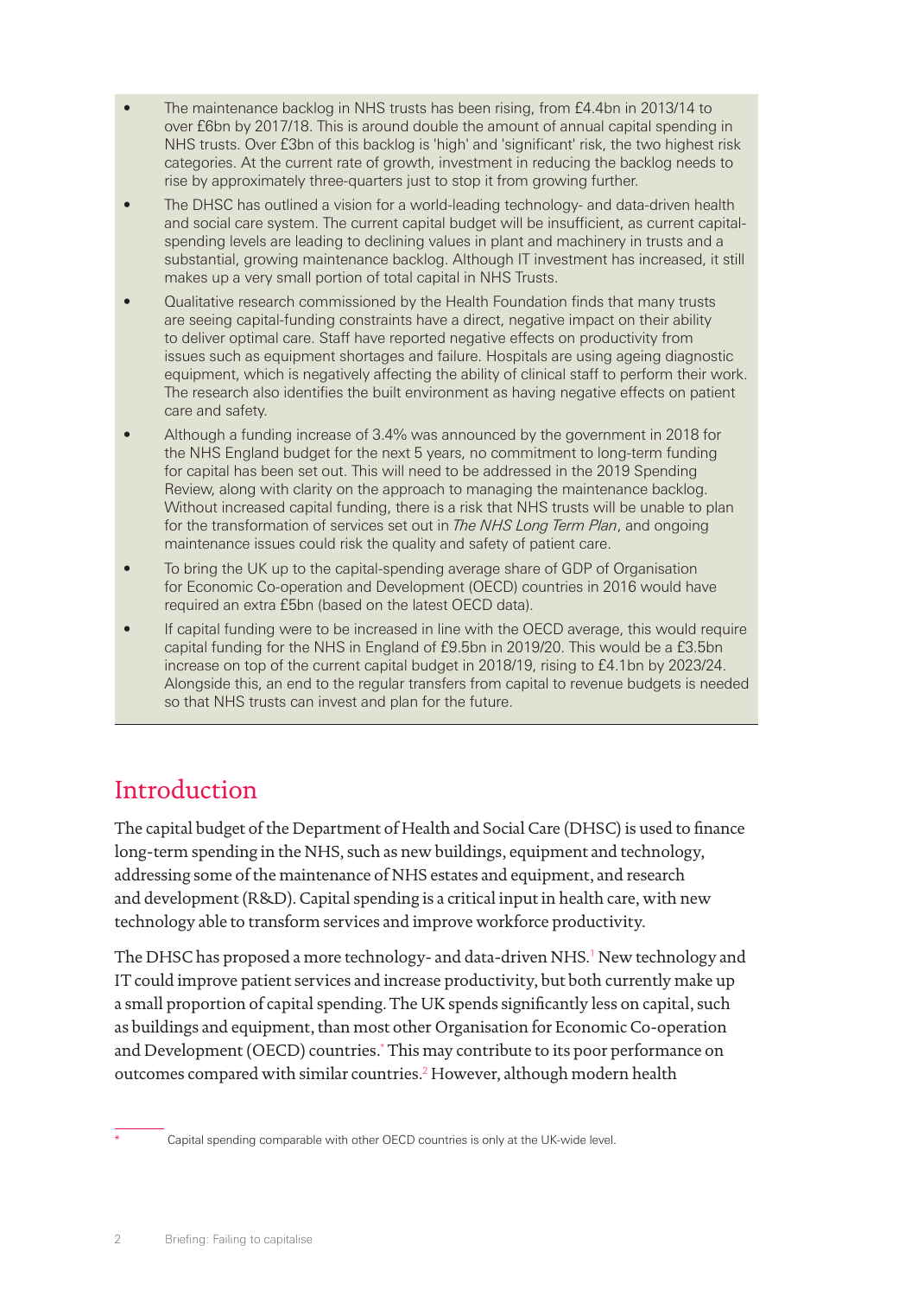technology can lead to better health from improved quality and service, it is not generally associated with cost savings in health care.<sup>3</sup> *The Topol Review* into how technology will influence the NHS workforce has highlighted that significant investment in the workforce will be needed to ensure it can realise the potential benefits of new technologies.<sup>4</sup>

Although the government has committed an extra £20.5bn for NHS England by 2023/24,<sup>\*</sup> this does not include any funding for the capital budget. Capital investment is crucial for the long-term future of the NHS. In recent years, there have been repeated, significant transfers from the capital budget to fund day-to-day operating expenses, which has left NHS trusts with both planning and funding issues in their capital plans. This short-termism is only delaying issues, when long-term planning and a long-term funding settlement are what is really needed.

In this briefing, we analyse trends in the capital budget, comparing the UK with international averages. Using annual data from all NHS trusts in England, we then focus on trends in the capital spending of NHS trusts† to analyse where money has been spent and where there are areas of need. We then analyse the implications of recent capital spending, with a specific focus on NHS trusts' maintenance backlog. We conclude with a discussion of the trends in capital spending and capital levels, and implications and recommendations for future health care funding.

# Capital funding in the NHS in England

The total DHSC budget consists of the Revenue Departmental Expenditure Limit (RDEL, or revenue budget) and the Capital Departmental Expenditure Limit (CDEL, or capital budget). The revenue budget is used for the day-to-day running costs of the NHS, public health expenditure, and other arm's-length bodies of the DHSC. For 2018/19, the revenue budget is £123.3bn and the capital budget is £5.9bn. Table 1 shows the trends in the revenue and capital budgets of the DHSC since 2010/11, and looking forward to 2019/20. The revenue budget has grown each year, while the capital budget fell in all years between 2011/12 and 2016/17, except 2013/14. In real terms, the capital budget in 2018/19 is larger than in all years since 2010/11, as confirmed in the 2019 February supplementary estimates.<sup>5</sup>

The growth rate in the revenue budget between 2010/11 and 2017/18 was the lowest since the founding of the NHS in 1948, resulting in significant pressure on front-line services.<sup>6</sup> During this time, from 2014/15 to 2017/18, DHSC transferred a total of £4bn from the capital budget to the revenue budget to relieve some of this pressure. These capital-to-revenue transfers are shown in Table 1, with £0.5bn confirmed for 2018/19.<sup>7,8</sup>

Capital-to-revenue transfers have led to the capital budget falling as a share of total DHSC budget from 5% in 2010/11 to less than 4% in 2015/16. On the basis of the autumn 2018 budget, capital spending as a portion of the total budget is forecast to increase to 4.6% in 2018/19 and 5% in 2019/20. Had the capital budget grown at the same rate as the revenue budget, in real terms it would have been 17% larger in 2017/18 and 8% larger in 2018/19.

All numbers in this briefing are 2018/19 prices using January 2019 GDP deflators.

<sup>†</sup> Unless otherwise stated, 'NHS trusts' refers to both NHS trusts and NHS foundation trusts.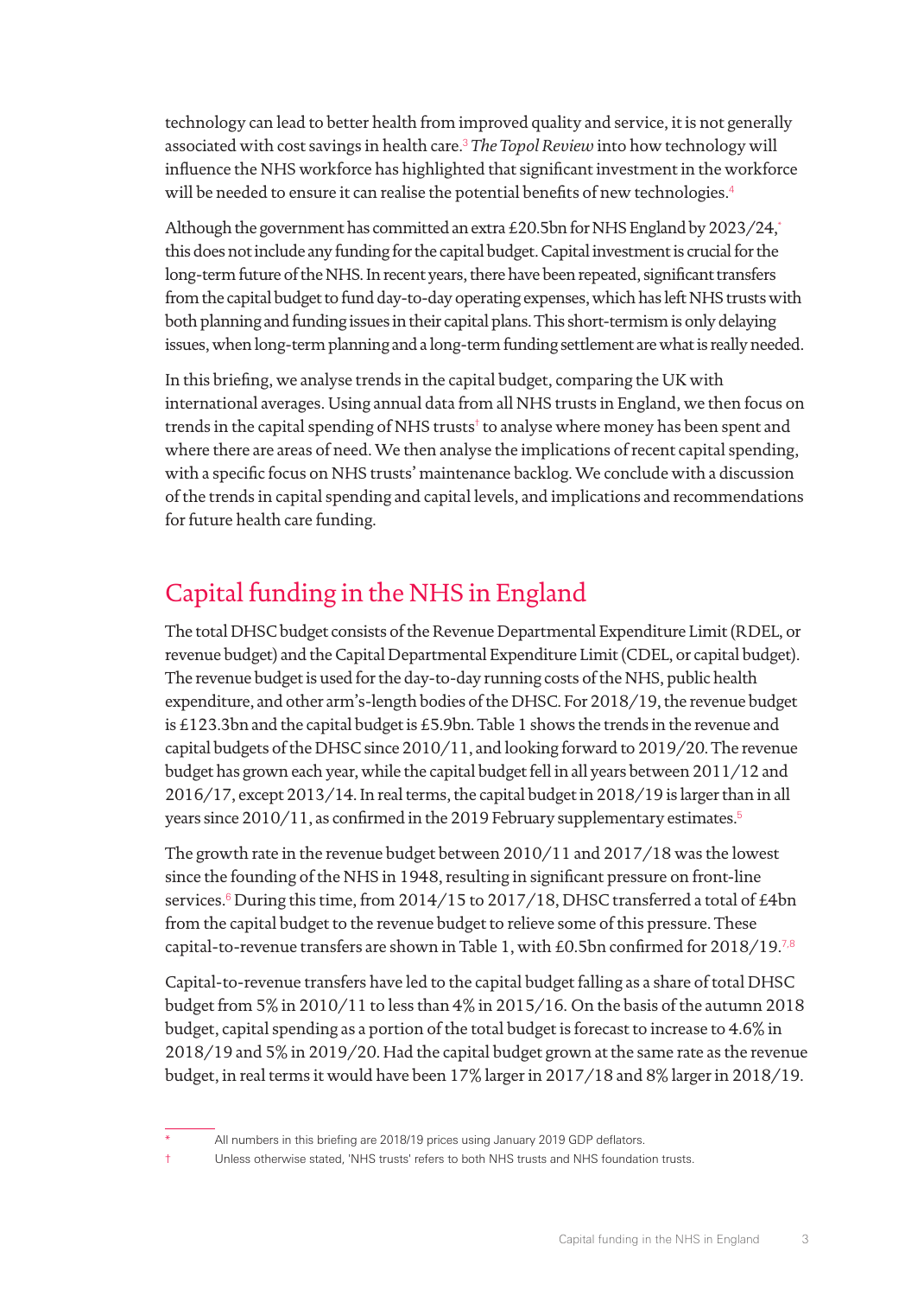| Real<br>terms £      | <b>DHSC</b><br>revenue<br>budget (£bn) | <b>DHSC</b> capital<br>budget (£bn) | <b>DHSC</b> total<br>budget (£bn) | Change<br>in capital<br>budget | Capital-to-<br>revenue<br>transfer<br>(f(bn)) | <b>Capital</b><br>budget as a<br>share of total<br>budget |
|----------------------|----------------------------------------|-------------------------------------|-----------------------------------|--------------------------------|-----------------------------------------------|-----------------------------------------------------------|
| 2010/11              | 108.8                                  | 5.8                                 | 114.6                             |                                |                                               | 5.0%                                                      |
| 2011/12              | 110.6                                  | 5.3                                 | 115.9                             | $-8.7%$                        |                                               | 4.5%                                                      |
| 2012/13              | 111.0                                  | 5.2                                 | 116.2                             | $-1.1%$                        |                                               | 4.5%                                                      |
| 2013/14              | 113.2                                  | 5.8                                 | 119.0                             | 11.9%                          |                                               | 4.9%                                                      |
| 2014/15              | 116.0                                  | 5.3                                 | 121.3                             | $-8.5%$                        | 0.68                                          | 4.4%                                                      |
| 2015/16              | 119.6                                  | 4.9                                 | 124.5                             | $-7.2%$                        | 1.01                                          | 4.0%                                                      |
| 2016/17              | 120.5                                  | 4.7                                 | 125.2                             | $-4.3%$                        | 1.25                                          | 3.8%                                                      |
| 2017/18              | 122.1                                  | 5.3                                 | 127.4                             | 12.7%                          | 1.02                                          | 4.2%                                                      |
| 2018/19 <sup>a</sup> | 123.3                                  | 6.0                                 | 129.2                             | 12.2%                          | 0.50                                          | 4.6%                                                      |
| 2019/20 <sup>a</sup> | 126.1                                  | 6.6                                 | 132.7                             | 10.0%                          |                                               | 5.0%                                                      |

**Table 1: Department of Health and Social Care (DHSC) capital and revenue budgets, 2010/11 to 2019/20**

Source: Department of Health and Social Care annual reports, autumn 2018 budget. <sup>a</sup> Per autumn 2018 budget.

In January 2019, NHS England released *The NHS Long Term Plan*, which outlines a 10 year vision based on its recent funding settlement. However, as the capital budget is not part of NHS England, but is determined by the DHSC, *The NHS Long Term Plan* did not include any capital funding commitments, with changes to capital funding expected to be announced in the 2019 Spending Review. Currently, a transfer of £0.25bn is planned for 2019/20. The DHSC has stated its aim of stopping capital-to-revenue transfers by the end of 2019/20, and is doing a review of capital spending for the 2019 Spending Review.<sup>8</sup>

The NHS has also made use of private finance initiatives (PFIs) to fund some of its capital spending. PFIs involve the NHS using private sources of finance to fund capital projects. PFIs have a complicated impact on trusts' finances, as the payment does not count towards  $\mathrm{CDEL}^9$  This means that in the past, NHS trusts have been able to obtain new assets without it coming out of the capital budget. However, other costs, including the interest charges, will count towards the revenue budget. There have been concerns about PFIs, including value for money and poor management of contracts.<sup>10</sup> In the autumn 2018 budget, the Chancellor of the Exchequer announced the end of these contracts, which we highlighted will leave a gap in future funding, placing additional pressures on the DHSC capital budget.<sup>10</sup>

# What is the capital budget spent on?

The DHSC capital budget is used to finance long-term investments, such as new buildings, equipment, technology and R&D.\* Figure 1 shows the breakdown of the capital budget in 2017/18.

R&D is part of the capital budget of the DHSC. It is not capitalised per accounting standards, and as such R&D in NHS hospitals is part of operating income and operating expenses.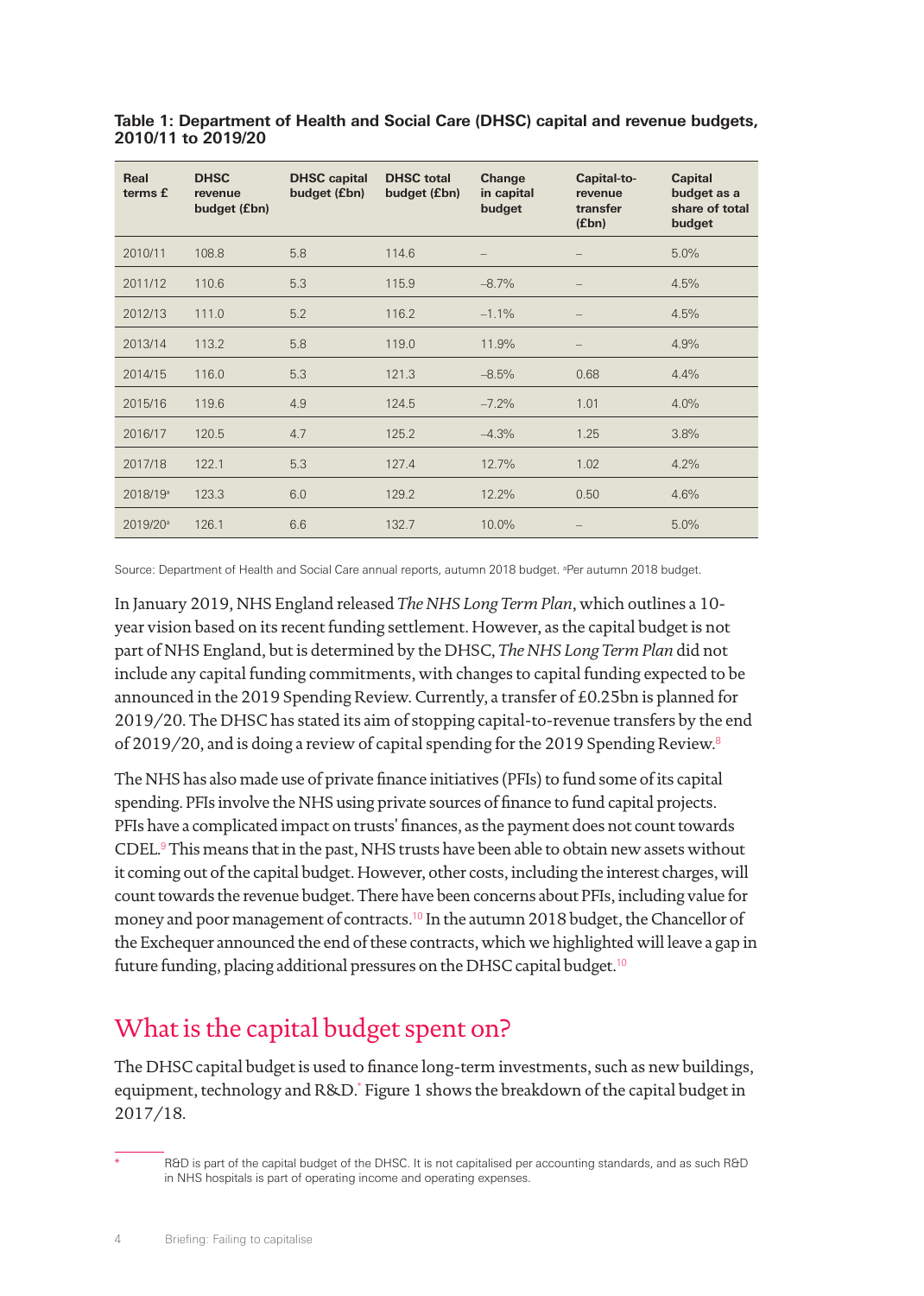

#### **Figure 1: Department of Health and Social Care 2017/18 capital budget by sector at 2018/19 prices**

Source: Department of Health and Social Care 2017/18 annual report.

In 2017/18, capital spending in NHS trusts represented 58% (£3.1bn) of the capital budget. R&D was the next largest portion and represented 21% (£1.1bn) of the capital budget. R&D became a part of the capital budget in 2010/11\* , with the National Institute for Health Research funding accounting for most of this (it is currently the largest national funder of clinical research in Europe).<sup>11</sup> Since 2010/11, spending on R&D has seen small increases in real terms, with spending 7% larger in 2017/18 than in 2010/11.

DHSC central capital budgets, NHS England and informatics made up the remaining portions of the budget. The later sections of this briefing focus on the portion spent by NHS trusts.

# How does the UK compare?

Although the UK is similar to the EU14† average in overall health care spending as a share of GDP,<sup>12</sup> its share of spending on capital is much lower. Capital-spending data across countries are only available for 'fixed capital formation' – that is, the purchase of assets (for example, buildings and scanners) minus the sale of assets in that year. R&D spending by the DHSC

† 'EU14' refers to the first 15 countries to join the European Union (EU15), minus the UK: Austria, Belgium, Denmark, Finland, France, Germany, Greece, Ireland, Italy, Luxembourg, Netherlands, Portugal, Spain, Sweden.

This changed in 2016/17 because of the adoption of the European System of National and Regional Accounts. Table 1 includes R&D in all years.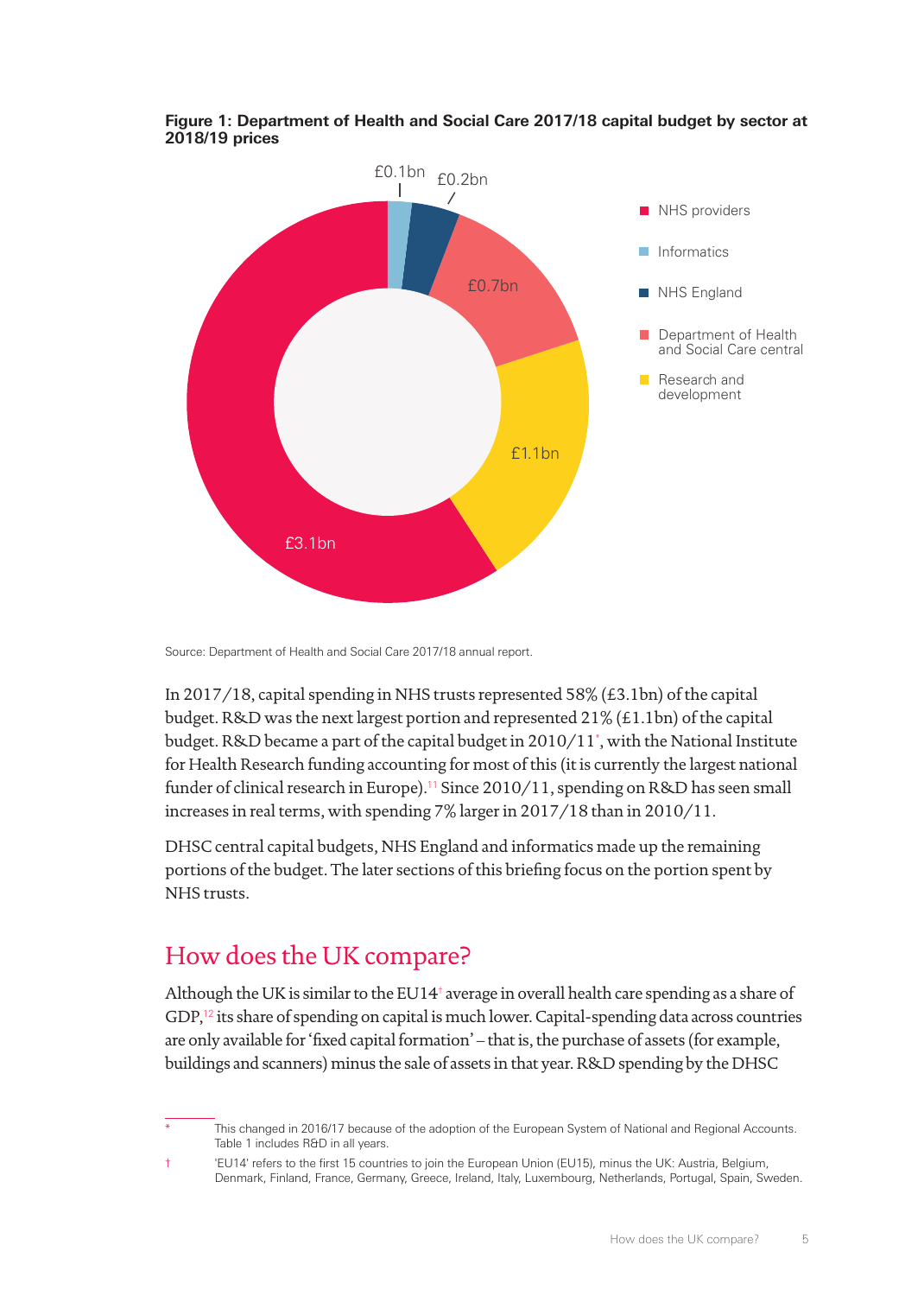may be counted if it involves the purchase or sale of an asset, or leads to intellectual property. PFI and all other private capital spending in health care will also be included. Between 2004/05 and 2010/11, PFI spending averaged about £1.5bn a year.<sup>13</sup>

Figure 2 shows UK capital spending on health care from 2000 compared with other OECD countries. From 2004 to 2009, the UK had large growth in capital spending, bringing it up to the average of comparable countries, at just over 0.5% of GDP. Since then there has been a large fall to 0.27%, meaning it is now at the very low end. Capital spending on health care fluctuates more than revenue spending on health care, as it reflects long-term investment decisions, which are far more sensitive to the state of the economy.<sup>14</sup>



**Figure 2: Fixed capital formation in health care, 2000–2016, OECD countries**

Source: Organisation for Economic Co-operation and Development (OECD) data for OECD countries for which data for all years were available: Austria, Canada, Denmark, Finland, France, Greece, Ireland, Norway, Sweden, USA.

Only a small fraction of the fall in capital spending as a share of GDP is explained by capitalto-revenue transfers in the NHS. For example, in 2016, without a capital-to-revenue transfer in the NHS, capital spending would have been, at most, 0.30% of GDP (compared with the actual figure of 0.27%). This means that the original capital-spending plans would still have been very low by international standards without any transfers. Most of this trend is driven by decisions on how to allocate funds; the UK spends less of its total health care spending on capital compared with other health care systems. For the UK to move up to the average for OECD countries, capital spending would have to almost double as a share of total health spending.

Using the newest OECD data, the cost of bringing the UK up to the OECD average of capital spending as a share of GDP in 2016 would have required an additional £5bn across the UK. We estimate the cost of bringing England up to the OECD average of capital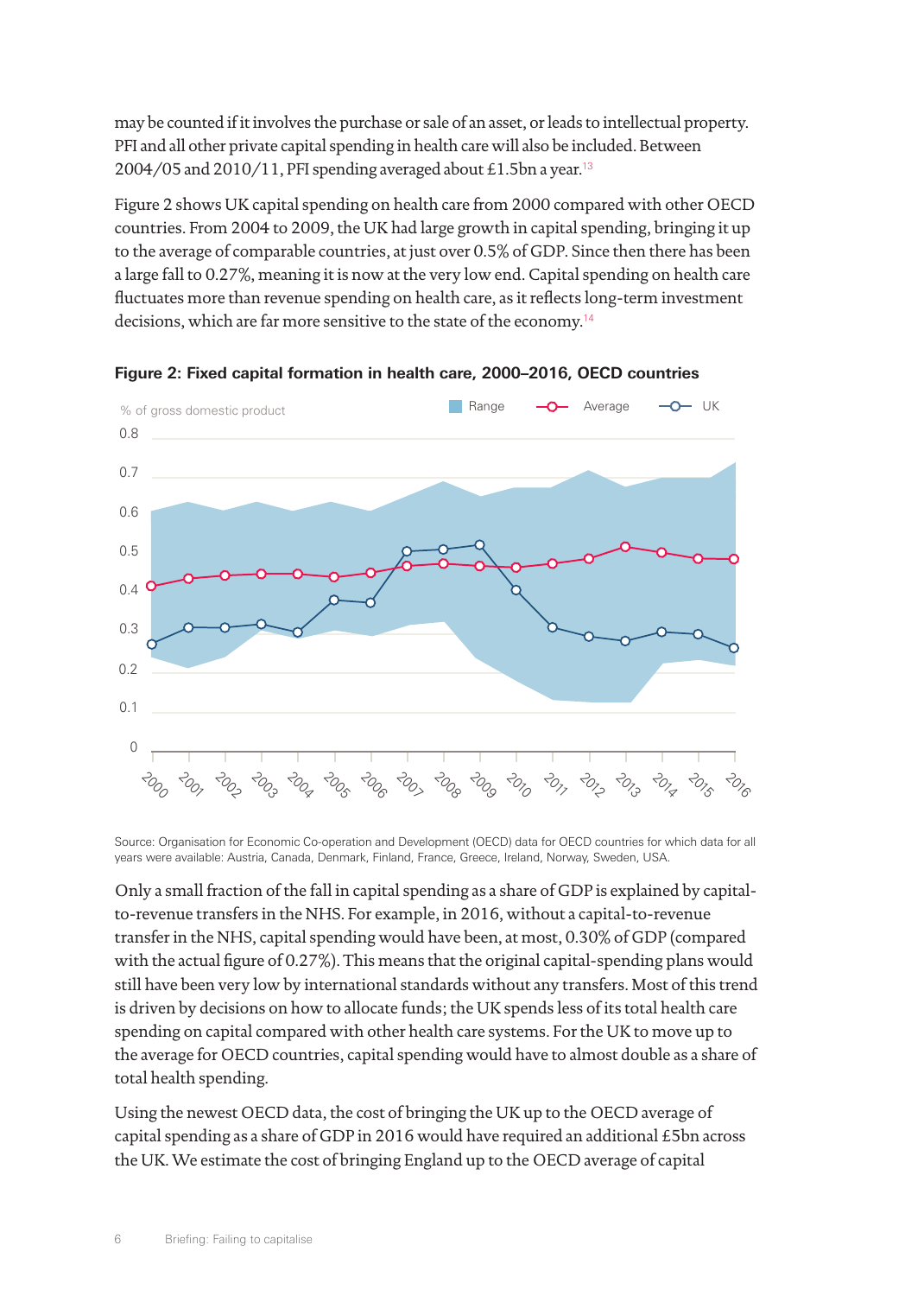spending as a share of GDP in 2019/20 would require capital funding of £9.5bn,\* which is an additional £3.5bn (58%) on the 2018/19 capital budget. The autumn 2018 budget has planned for a £6.6bn capital budget for 2019/20. This would rise to about £4.5bn by 2023/24, based on capital-spending levels in 2018/19 and expected GDP growth.

Low levels of capital spending have meant the NHS has been unable to purchase new equipment. Among EU15 and G7 countries, the UK has the lowest number of both CT and MRI scanners per capita, with less than a third of that in Germany (Figure 3). To bring the UK up to the average number of MRI and CT scanners would require approximately £1.5bn in extra capital spending. Consistent with the low rate of diagnostic equipment, the UK also performs well below the OECD average number of CT and MRI scans.<sup>15</sup>



#### **Figure 3: CT and MRI scanners per million population, EU15 and G7 countries, 2016 or nearest years**

Source: Organisation for Economic Co-operation and Development (OECD) data for EU15 and G7 countries for which data were available.

Note: UK data are from 2014.

To calculate the estimate for England, we projected the OECD average gross fixed capital formation on to UK GDP, adjusting for the contribution of England. We then compared this amount to CDEL to estimate the difference.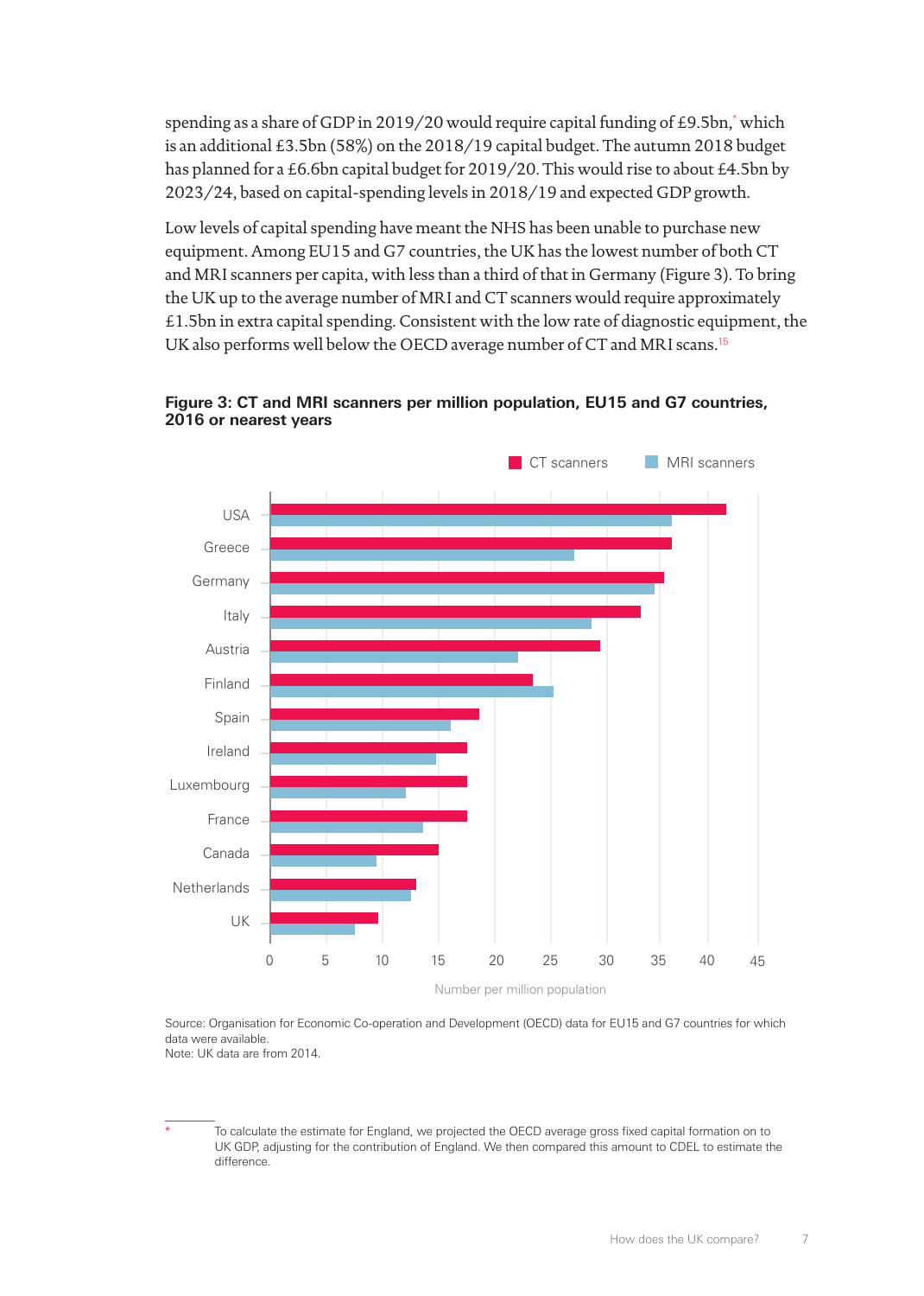Combined with workforce issues, the low number of scanners raises concerns about the NHS's ability to deal with future health care needs.<sup>15</sup> *The NHS Long Term Plan* states that funding to be negotiated in the 2019 Spending Review will be used to purchase new equipment, specifically CT and MRI scanners.

# Trends in capital spending in NHS trusts

The funding rules for all NHS trusts vary, depending on the situation the trust is in. NHS trusts have a capital resource limit, and capital spending over £15m must be approved by NHS Improvement. The capital spending then contributes to the DHSC capital budget.<sup>16</sup> NHS foundation trusts do not have a capital resource limit, unless they are in financial distress. However, in recent times, many have been in deficit, so access to funding has become an issue. Although the capital funding system for NHS trusts is complex, recently many have reported that their access to capital funding has been restricted.<sup>16</sup>

Table 2 shows the proportion of total capital spending from NHS trusts that contributes to the DHSC capital budget\*. In real terms, capital spending in trusts has fallen 21% between 2010/11 and 2017/18, from £3.9b to £3.1bn – a larger fall than in the overall capital budget.

|                               | 2010/11 | 2011/12 | 2012/13 | 2013/14 | 2014/15 | 2015/16 | 2016/17 | 2017/18 |
|-------------------------------|---------|---------|---------|---------|---------|---------|---------|---------|
| Trust<br>spending<br>(fbn)    | 3.9     | 3.2     | 3.5     | 3.5     | 3.5     | 3.1     | 3.0     | 3.1     |
| Change on<br>previous<br>year | $\sim$  | $-18%$  | 8%      | $0\%$   | 1%      | $-12%$  | $-3%$   | 4%      |

|  |  | Table 2: Capital budgets for NHS trusts, 2010/11 to 2017/18 at 2018/19 prices |  |  |  |
|--|--|-------------------------------------------------------------------------------|--|--|--|
|  |  |                                                                               |  |  |  |

Source: Department of Health and Social Care annual reports.

Note: From 2010/11 to 2012/13, spend includes spending by primary care trusts, which have since been dissolved. Spending is net figure, including adjustments for disposals and donations.

Because of repeated capital-to-revenue transfers, capital spending in trusts was 29% lower than originally planned in both 2016/17 and 2017/18. The 2018/19 forecast is for a significant rise in capital spending in trusts – to £4.5bn. However, the DHSC has only made available £3.5bn in funding, leaving uncertainty over where the additional funds will come from.<sup>16</sup>

Low levels of growth in the revenue budget since 2010/11, combined with increasing health care demands, have placed significant operational and financial pressures on NHS trusts. Since 2013/14, trusts have had large deficits every year, including almost £1bn in 2017/18. This funding environment means that many trusts have insufficient cash to implement their capital-spending plans. In 2017/18, trusts required £325m in interim cash support (a type of short-term loan) from the DHSC to be able to pay for their agreed capital-spending plans.<sup>17</sup> Additionally, as the majority of trusts are now in deficit, this limits the funds they can make available for capital investment. The National Audit

These balances will not reconcile directly to capital spending by trusts, due to adjustments made in CDEL, such as netting off disposals. The residual interest from PFI will count towards CDEL, but the addition of PFI capital itself will not.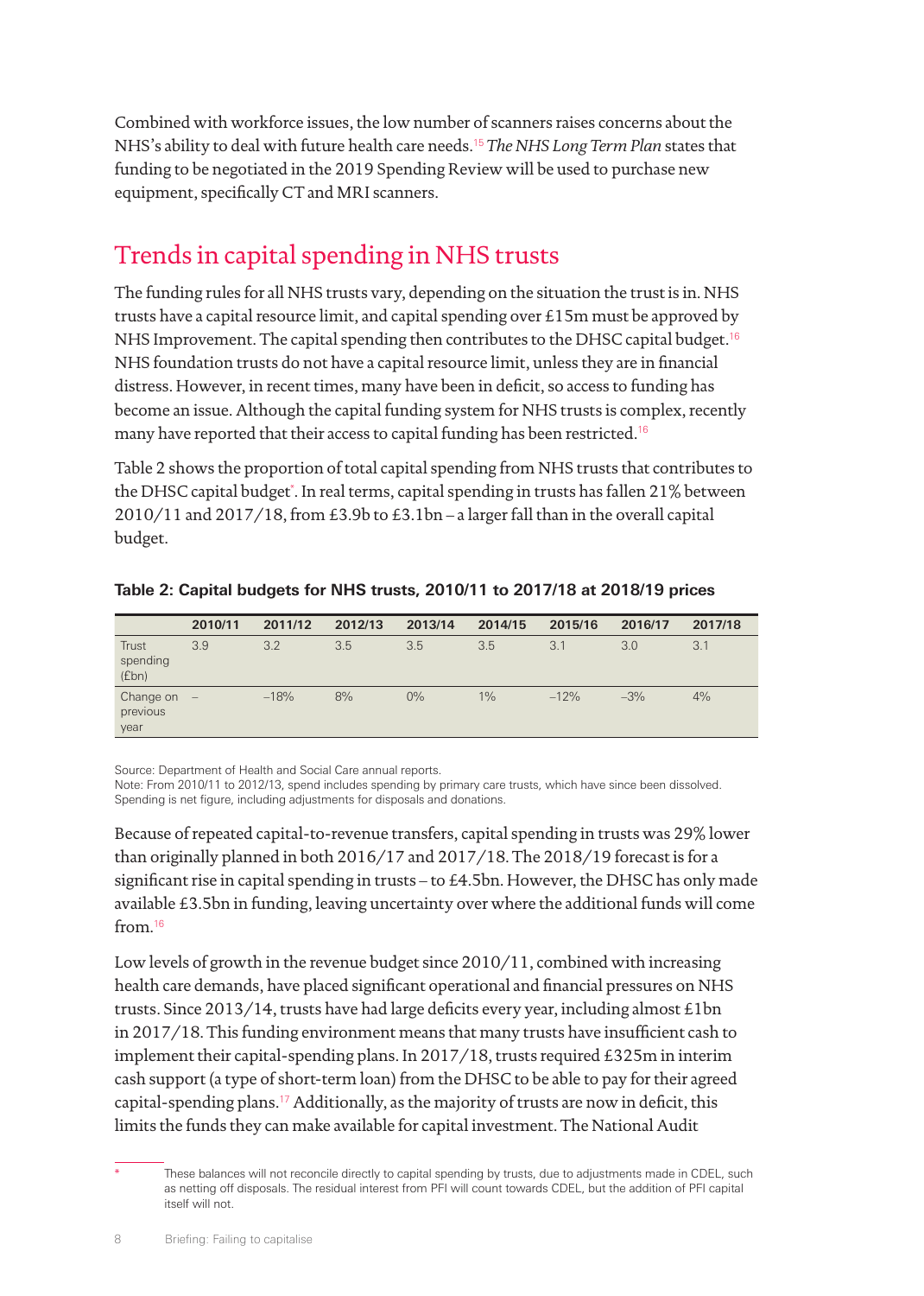Office has found that both trusts and commissioners have issues with the current capital environment, both with access to capital and the length of time it takes to get it.<sup>8</sup>

# Trends in types of capital and capital spending in trusts

The total capital-spending data shown in Table 2 are not available in more detail, such as broken down by type of spending or asset. These data will also include adjustments. For example, sales of capital are deducted from the capital budget, and donations of capital also do not count towards it. There are also adjustments related to PFI.

Therefore, to analyse levels of capital spending in NHS trusts in more detail, we use the trust's financial statements, which set out additions by type of asset. Additions are all new assets that the trust has obtained during the year, not all of which will count towards the DHSC capital budget. The budget will, however, reflect all the capital each trust has added during the year. We used these data to calculate all the new capital added in NHS hospitals from 2010/11 to 2017/18, by the categories of assets that are shown in the financial statements.

# Capital spending in trusts

Figure 4 shows the declining trend in capital additions across trusts in England, broken down by asset type. The highest levels of spending were in 2010/11, at £5.8bn, of which about three-quarters was on buildings. 2012/13 had the lowest spending, followed by 2016/17 and 2017/18. Most of this fall in spending has been in spending on buildings, while spending on all other asset types has remained relatively consistent.



**Figure 4: NHS trust capital additions, 2010/11 to 2017/18 at 2018/19 prices**

Source: Health Foundation analysis of NHS trust accounts. Note: 'Other' comprises transport equipment, furniture and fittings, and dwellings.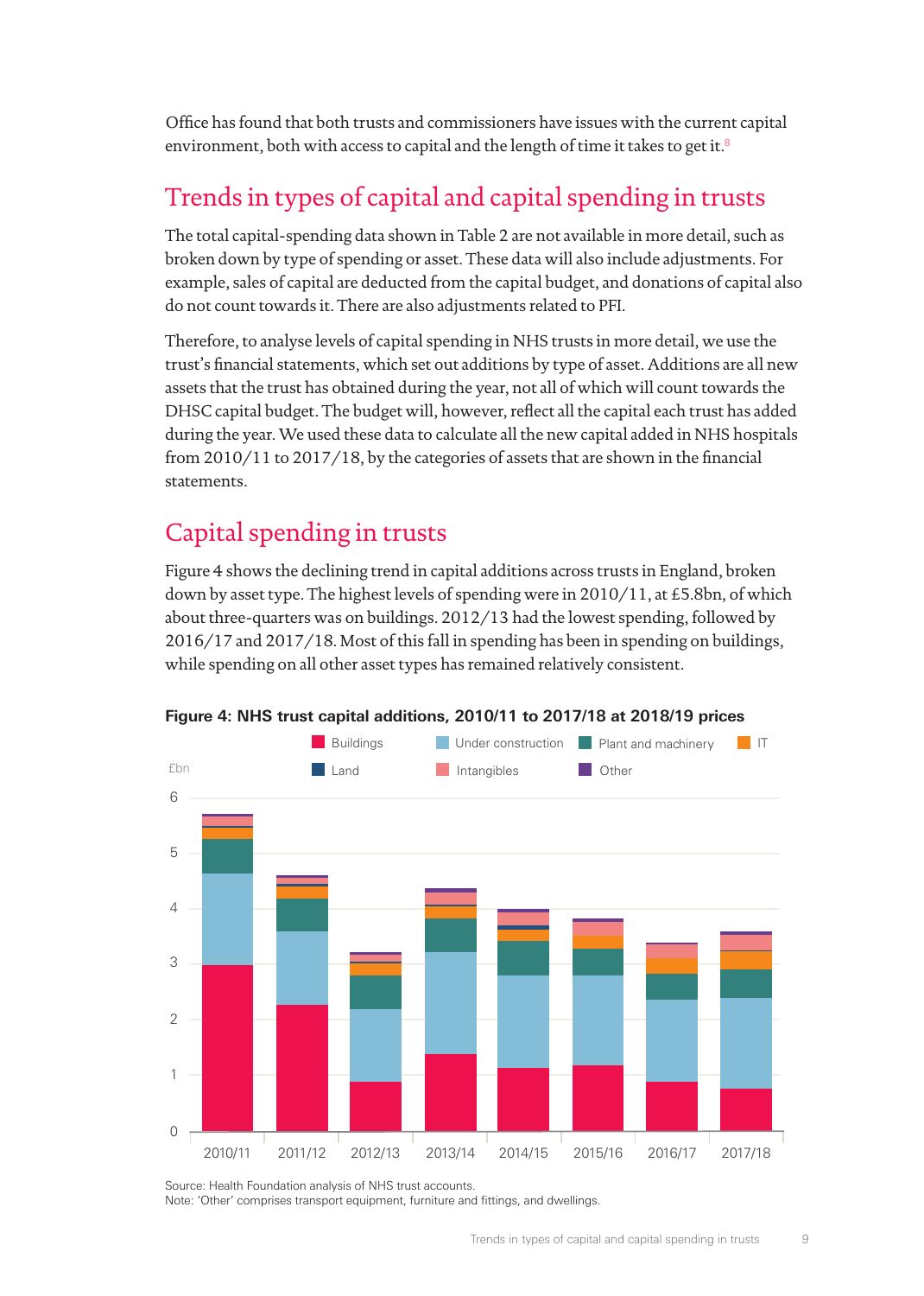In trusts' financial statements, assets are classified as 'assets under construction' until they are ready for use. Over this period, buildings continue to make up most of capital spending, since they make up over 80% of assets under construction\* . This is because construction projects often take more than a year to complete and may be paid for over multiple years.

An increasing proportion of capital spending is on IT. This is the result of an increase in spending on IT, but also a reduction in spending on buildings and the associated fall in overall spending† . The increase in IT spending is from 'intangible assets' (mostly software licences), which more than doubled since 2010/11. Some IT will also be included in the revenue budget, however this spending is not shown in the financial statements. Since 2010/11, spending on plant and machinery has fallen by 13%. Over this time, NHS trusts have added minimal new land.

In 2017/18, acute trusts accounted for 78% of all capital spending, mental health trusts for 9% and specialist trusts for 8%. By comparison, revenue shares were 75% for acute trusts, 14% for mental health trusts and 5% for specialist trusts. This may reflect the fact that acute and specialist trusts have greater capital need due to the nature of their patient care. The type of capital spending also varies by trust type. In 2017/18, mental health and community trusts spent more of their budgets on IT than acute and specialist trusts, but very little on transport equipment and plant and machinery, reflecting the type of services these trusts provide.

#### **Total value of capital in NHS hospitals**

When NHS trusts purchase an asset, it is initially measured at its cost price. Over time, as the asset is used, its value depreciates. This depreciation is measured on a straight-line basis, meaning the value depreciates by the same amount every year over the life of the asset.<sup>‡</sup> Assets may also become impaired or damaged through use, which reduces their value. Assets owned by hospitals are re-valued at regular intervals, with the accounts adjusted accordingly. These combine to form a net book value of the asset, reflecting its total value at the end of the year.

Figure 5 shows that from 2010/11 to 2014/15, the value of capital in hospitals increased, though there was a fall in 2012/13. The major increase in 2013/14 is from the consolidation of primary care trusts (PCTs) as trusts brought additional capital onto the balance sheet from absorbing PCTs.§Between 2015/16 and 2017/18, the value of capital fell by 3%. Overall, from 2010/11 the value of capital rose by 4%. The composition of the types of capital has changed minimally over this period.

Once assets under construction are completed, they are reclassified to their respective asset type. Health Foundation analysis of reclassifications since 2010/11 found that over 80% of reclassifications of assets under construction was to 'buildings'.

<sup>†</sup> In this publication, the same GDP deflator was used across all asset types, as specific deflators were not available for every type of spending. Although IT spending is flat in cash terms, if specific IT inflation were used, it would be increasing, as IT is becoming cheaper.

<sup>‡</sup> Although depreciation is straight line, the estimated useful lives can change, which will adjust the amount of depreciation. Land is not depreciated.

<sup>§</sup> The additional capital obtained by trusts from absorbing PCTs is not included in additions in Figure 4, as it is a separate item on financial statements.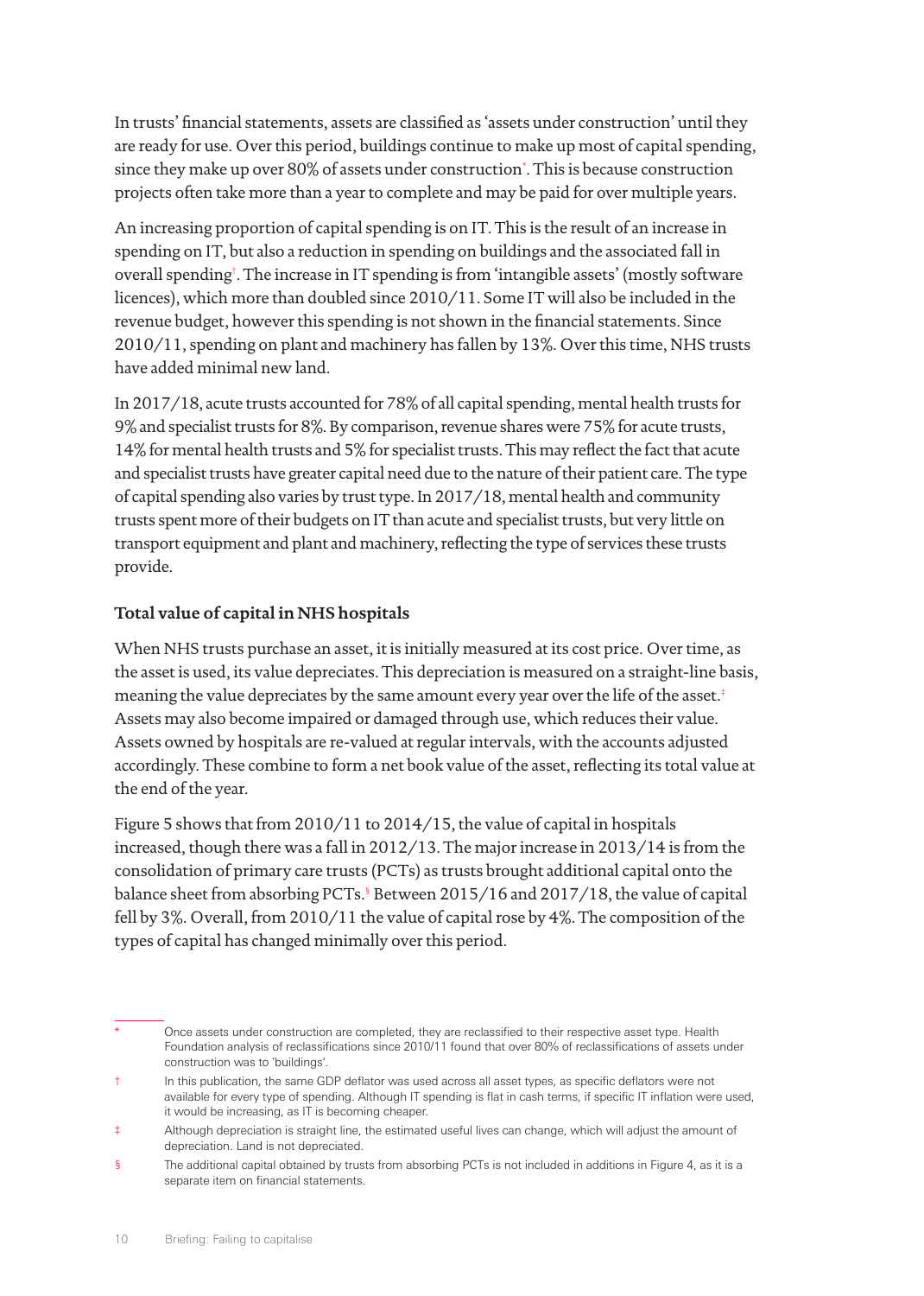

#### **Figure 5: Net book value of property, plant and equipment, and intangibles in NHS trusts, 2010/11 to 2017/18 at 2018/19 prices**

Source: Health Foundation analysis of NHS trust accounts. Note: 'Other' comprises transport equipment, furniture and fittings, and dwellings.

In 2017/18, buildings made up 74% of total capital, followed by 10% for land, 6% for equipment and 2% for IT. Intangibles are a separate component, and represent another £1bn of capital. Since 2010/11, the value of buildings has increased by £2.9bn, while the value of land has decreased by £2.3bn. The value of equipment has fallen by 10% since 2011/11, while IT has risen by 19%. Intangible assets, mostly IT software, have risen by 67% since 2010/11.

Since 2010/11, buildings have continued to make up most of NHS trusts' capital. The 2017 Naylor review into NHS property and estates was commissioned to develop a new strategy for NHS estates.<sup>13</sup> It found that 43% of NHS estates are more than 30 years old, with many not fit for purpose or needing significant upgrades to bring them up to a modern standard. Future capital-spending plans need to provide sufficient support for upgrading NHS buildings.

In 2018, the government announced a vision for digital, data and technology in health and care,<sup>1</sup> with the goal of the UK leading the world in health technology. As Figure 5 shows, NHS trusts have seen a 10% fall in plant and machinery since 2010/11. While IT has increased, it still makes up a very small proportion of the total value of NHS capital, at less than 5%.\* It is unrealistic to expect the NHS to be a world leader in health technology when its capital spending on health care is much lower than in comparable countries, only a very small proportion of this is spent on IT, and spending on plant and machinery is declining.

Assets below £5,000 are not capitalised, and are expensed. During this period, it is possible that spending on IT expenses increased for low-cost IT, such as software.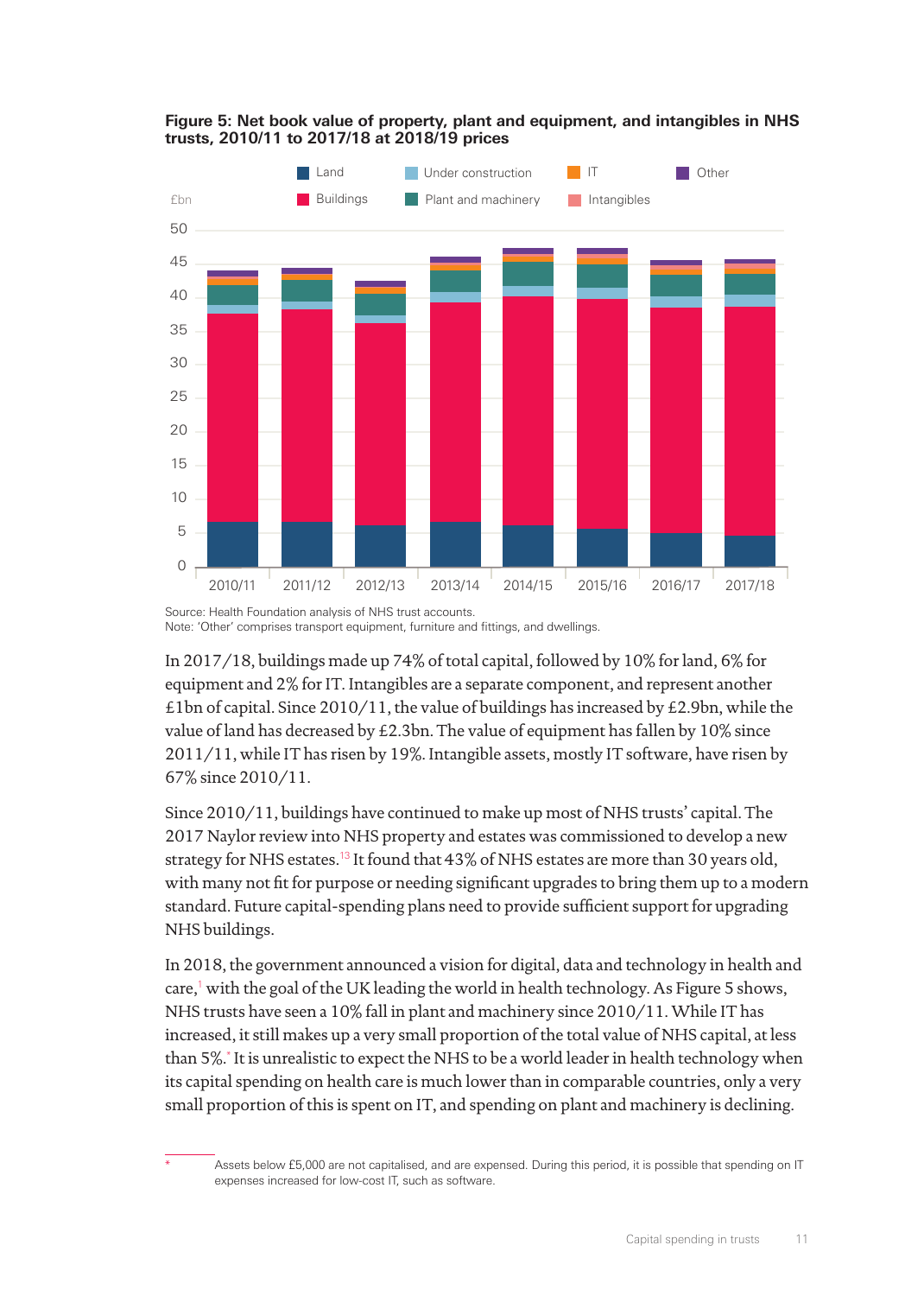The National Audit Office has recently highlighted the issue of using complex and ageing IT systems for health screenings, which have led to communication errors in screening programmes.<sup>18</sup>

## **Financing of capital**

NHS trusts receive funding for capital spending from a variety of sources, including PFI and donations. In 2017/18, 76% of the capital owned by trusts was purchased by the trusts themselves, 19% was through PFI, and 4% was donated, with the remainder either from government grants or leased.<sup>17</sup> Donations are not split evenly across all trusts, with a few trusts making up the majority of total capital donations. As we noted above, there is still uncertainty around future funding because of the gap in funding that resulted from the ending of PFI.<sup>10</sup>

In this tight funding environment, trusts have been using assets and equipment longer than predicted.<sup>19</sup> This reduces the amount of depreciation, as the value of the asset depreciates over a long period, and so depreciates less each year. This is one contributor to the relatively flat value of capital. Changes in accounting standards throughout the period will also have had an effect on the values, which is difficult to quantify. Trusts have moved to modern-equivalent asset values for specific types of assets, meaning they can re-value the asset according to the value of replacing it to a similar capacity and function.

## **Disposal of capital**

Trusts sell capital, in the form of assets, for a variety of reasons. Sales are deducted from trusts' total capital spending, increasing the amount they can spend on capital.\* The Naylor review recommended that part of future capital plans could be funded through disposals of surplus land.<sup>13</sup>

Figure 6 shows the recent increase in disposals by NHS trusts since 2015/16. The highest value of sales, at £417m, was in 2017/18, more than double some of the earlier years. This compares with £3.6bn in additions in 2017/18. The data in Figure 6 reflect the actual cash received in each year for the sale of assets, which may differ from the net book value. If trusts sell an asset at a different price to the book value, the difference is recorded as a profit or loss for the trust.

While the government has committed to proceeds from sales being re-invested, this is not always the case, and in 2017/18 almost two-thirds of the proceeds from land sales went into the revenue, rather than capital, budget. $20$ 

## **Productivity and health care**

A common metric used to measure capital levels is capital per worker. As the labour force in the NHS has been expanding, capital spending overall and capital per worker have fallen significantly (known as 'capital thinning'). Having a higher rate of capital per worker ('capital deepening') is generally viewed to be a positive contributor to productivity, with the opposite true of capital thinning.<sup>21</sup> This is because workers can perform their work more efficiently when they have more capital (such as machines).

Only foundation trusts can keep all capital money from sales. Trusts and foundation trusts in distress can only keep a certain amount, unless otherwise approved.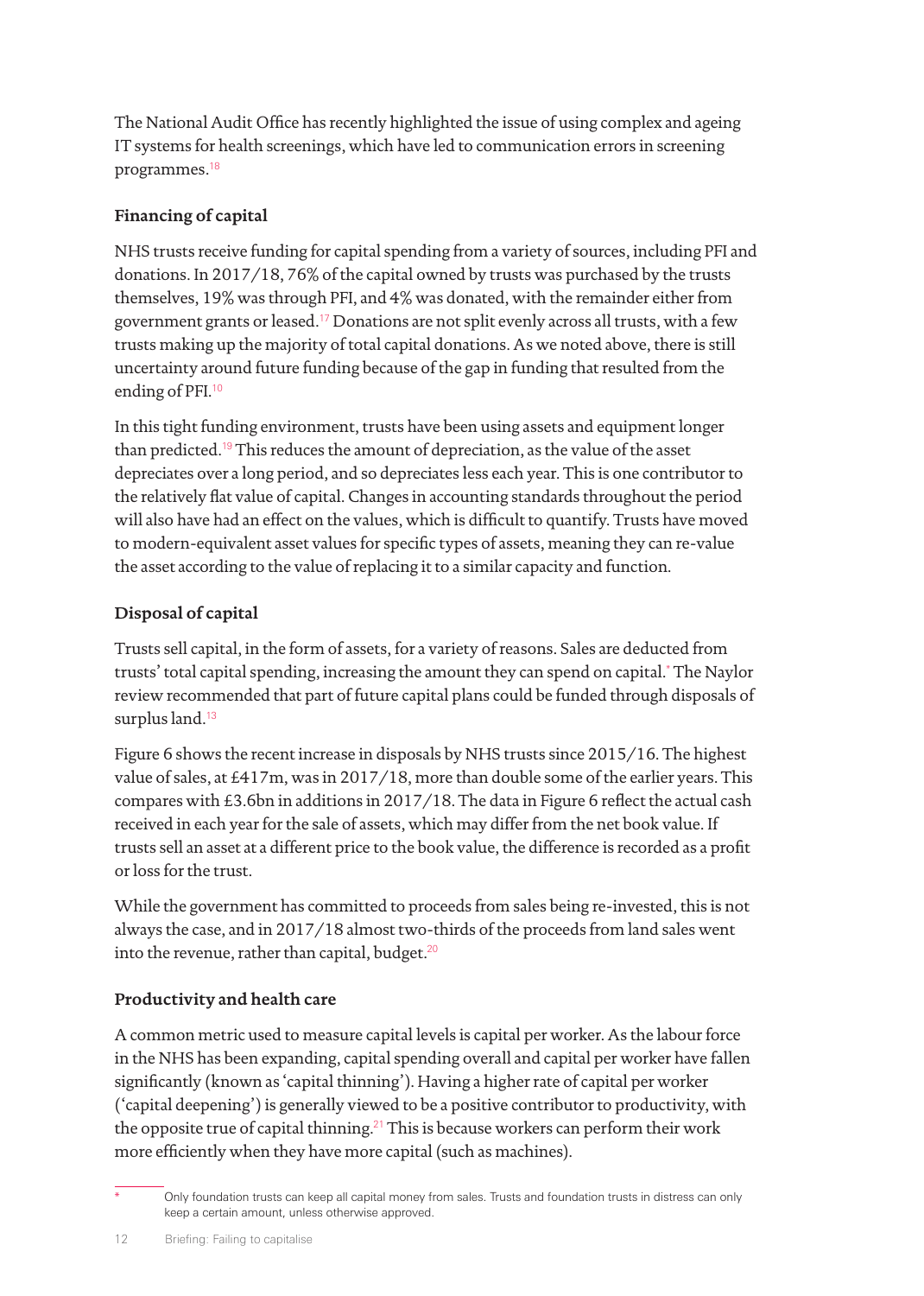

#### **Figure 6: Sale of capital by NHS trusts, 2010/11 to 2017/18 at 2018/19 prices**

Source: Health Foundation analysis of NHS trust accounts. Values taken from cash flow statement. Values may also include sales of investment assets.

Figure 7 shows the change in capital per worker in NHS trusts, with 2010/11 an index year and staff levels based on full-time equivalent numbers. Capital per worker has been declining since 2010/11, with the lowest level in 2017/18: 17% lower than in 2010/11. The fall is much larger for plant and machinery per worker, which has been consistently declining since 2010/11: by 28% in real terms. The only increase has been in assets under construction, which is mostly incomplete building work. IT and intangibles per worker increased during this period, after falling between 2010/11 and 2012/13. These increases were driven by a significant rise in intangibles (which are mostly software licenses).

**Figure 7: Change in capital per worker, 2010/11 to 2017/18 at 2018/19 prices**



Source: Department of Health and Social Care annual reports, NHS Digital electronic staff records. Note: 'Worker' refers to full-time equivalent (FTE) staff. Figure compares year-end balances with average FTE in year.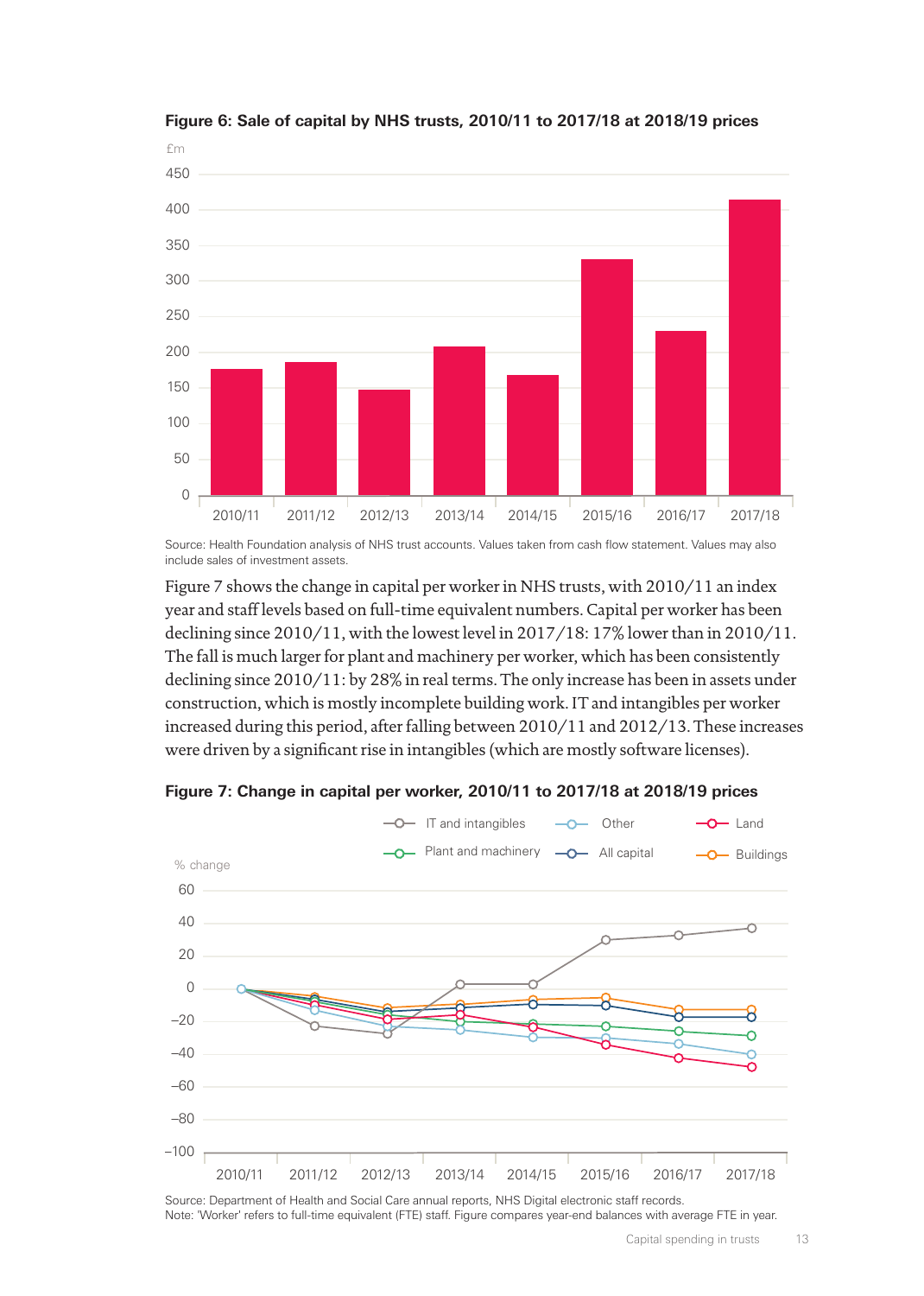Although it is difficult to quantify the effects of these figures, there is research on the types of capital that are positively linked with productivity in trusts, including  $IT^{22}$  and equipment.<sup>23</sup> Technology, such as electronic health records, has been associated with improved outcomes.<sup>24</sup>

Even in a labour-intensive industry like health care, the NHS seems to have performed well during this time of reduced capital funding, with productivity rising by 2.1% a year from 2009/10 to 2016/17, including 3% in 2016/17 – a bigger rise than in the wider economy.<sup>25</sup> One reason for this might be that capital investment can take time to deliver productivity gains, $26$  meaning this productivity gain could be the result of the large increase in capital spending before 2010. There can also be short-term productivity gains from reducing capital, as inputs (current spending) are reduced relative to outputs, leading to a rise in productivity until output is affected further down the line. The Carter review into variation in the efficiency of acute hospitals noted that trusts view capital investment as a contributor to cost savings, but only in the long term.<sup>27</sup>

Qualitative research commissioned by the Health Foundation finds that many trusts are seeing capital-funding constraints have a direct, negative impact on their ability to deliver optimal care. Staff have reported negative effects on productivity from issues such as equipment shortages and failure. Hospitals are using ageing diagnostic equipment, negatively affecting the ability of clinical staff to perform their work. The research also identifies the built environment as having negative effects on patient care and safety.<sup>19</sup>

Modern technology has the potential to increase productivity within the NHS. For example, digital technology and artificial intelligence may reduce the burden on staff through the automation of repetitive tasks.<sup>4</sup> While the government has committed to a more technologically driven NHS, buildings should also be a focus for improving productivity in hospitals. One example to look to is Denmark, where they have used an expert panel to identify how modern acute hospitals should be designed, making productivity a key metric in design and construction.<sup>28</sup>The built environment must also be considered in the context of the workforce. Buildings that have been well designed can not only improve productivity (for example, by reducing walking times) but also provide a better overall working environment for staff.<sup>29</sup>

A review of the Mental Health Act 1983 found that the physical environment of mental health trusts has been affected by a risk- and infection-averse approach that negates other priorities, such as social interaction and activities.<sup>30</sup>

## Maintenance in NHS trusts

Each year, NHS trusts estimate the size of their maintenance backlog, as well as categorising the necessary repairs by risk level according to the potential impact on clinical service and safety. This data is self-reported by the trusts. 'High risk' is where repairs or replacement must be addressed with urgent priority to prevent catastrophic failure, major disruption to clinical services or deficiencies in safety that are liable to cause serious injury and/or prosecution.

The maintenance backlog across the NHS now stands at £6bn, with over half made up of 'high' and 'significant' risk, the two highest risk categories. From 2010/11 to 2013/14,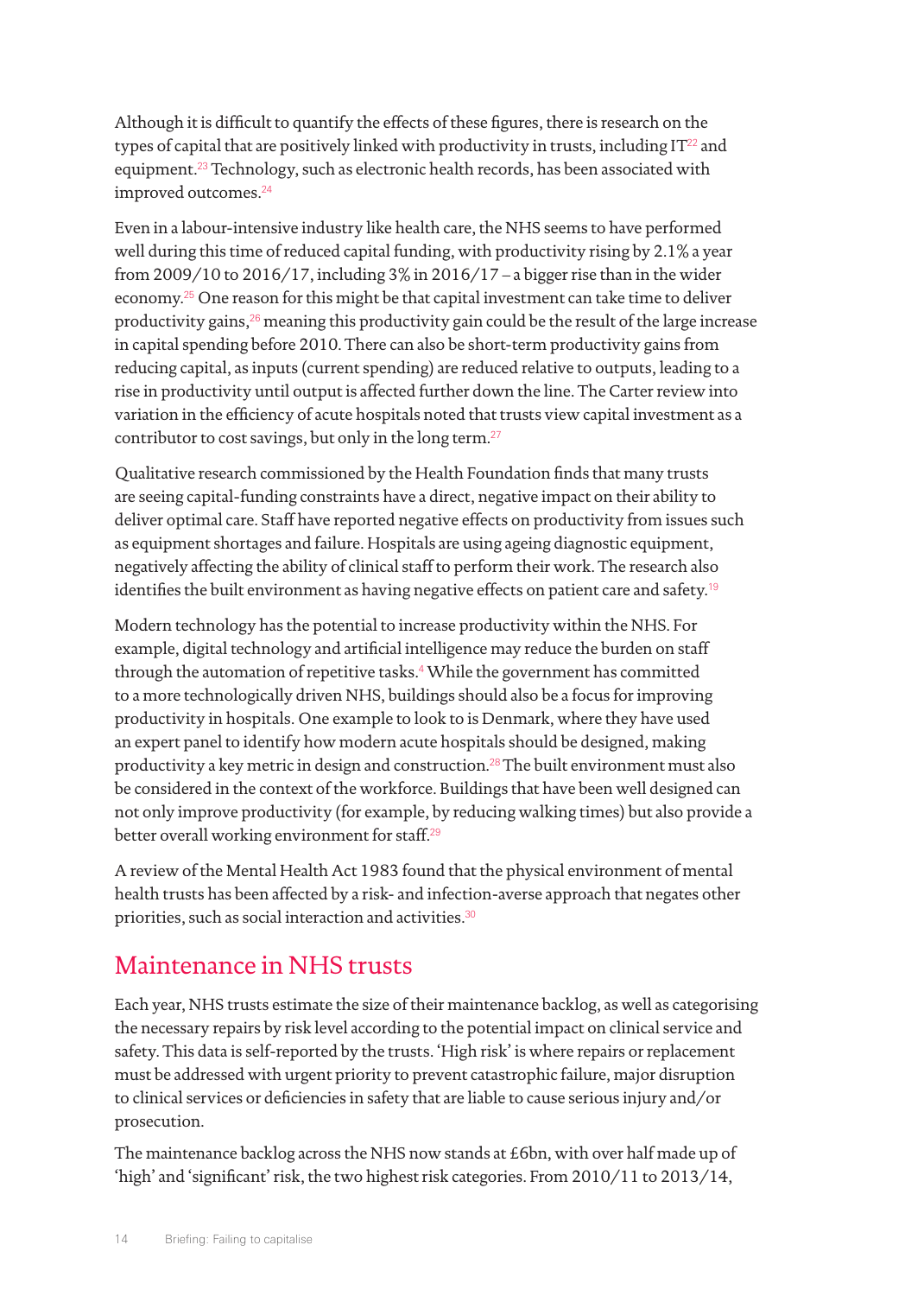the backlog decreased slightly each year in real terms. However, since 2013/14 it has increased each year. The backlog is now larger than the annual DHSC capital budget, and the value of the 'high' and 'significant' risk backlogs combined – £3.1bn – is similar to the total annual capital spending in all trusts.

In 2017/18, £412m was spent on reducing the maintenance backlog, an increase of 23% on 2016/17. Figure 8 shows that this investment is well below the level required to reduce, or even stabilise, the backlog. Investment would have needed to be 76% (£314m) higher in 2017/18 for the backlog to remain at the same level as in 2016/17.

**Figure 8: Investment in maintenance backlog compared with total maintenance backlog by risk type, 2010/11 to 2017/18 at 2018/19 prices**



Source: Estates Returns Information Collection.

The occupied floor area of NHS trusts has not increased since 2010/11. Therefore, the increase in the backlog is not driven by an increase in size, but rather an increasing density of maintenance backlog – that is, a larger backlog per square metre.

The acute and specialist hospital sector is over-represented in the backlog figures, making up almost all the recent increases and 93% of the backlog in 2017/18. This is equivalent to making up 79% of the total income of NHS trusts. The size of the backlog will be driven by the larger size of acute and specialist trusts, however the backlog per square metre in acute and specialist trusts was more than double those of community, mental health and ambulance trusts in 2017/18. Acute and specialist trusts also have a far larger 'high' and 'significant' risk backlog per square metre than other types of trusts. This has coincided with significant short-term financial pressures in acute trusts, with large deficits since  $2013/14<sup>5</sup>$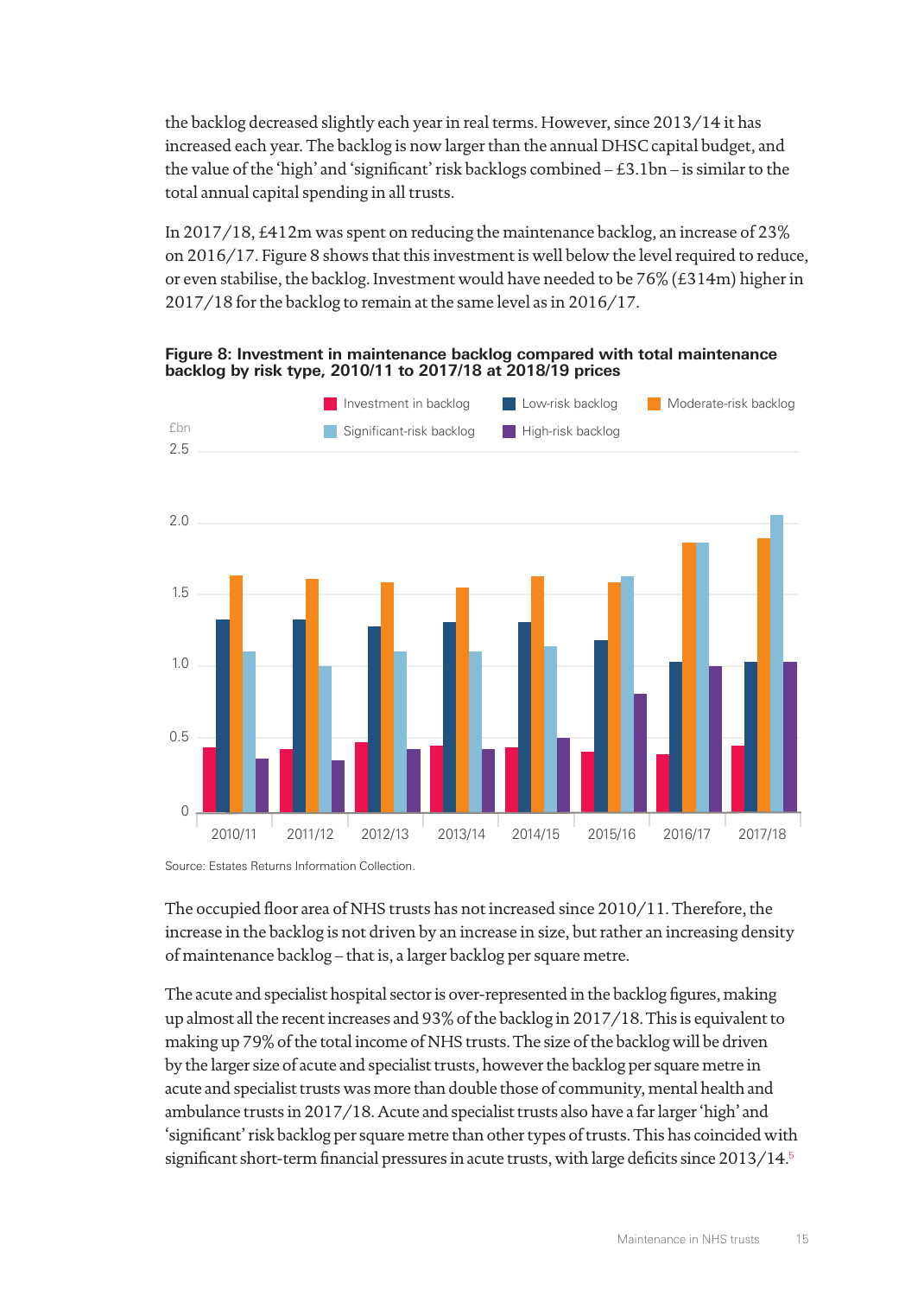At current levels of investment, the backlog as it stands would take about 15 years to pay off, and 8 years just to pay off the 'high' and 'significant' risk portions. Investment would have to rise by about three-quarters just to keep the current backlog at the same level going forward.\* Although one trust has contributed significantly to the rise in the total 'high' and 'significant' risk backlog in recent years, excluding it from the calculation does not change the overall picture.

It is noticeable that the maintenance backlog began to rise significantly in 2014/15, as transfers from the capital budget started to grow. However, as Figure 8 shows, investment in the backlog did not significantly change during this period. Although low levels of investment in directly addressing the backlog have contributed to its rise, it is likely that the backlog has also been rising from a lack of spending in other areas, such as regular maintenance. Addressing the backlog will need both capital and revenue funds, as maintenance can be classified as either depending on the type of maintenance needed.†

It is critical that funding be focused on directly addressing the backlog, especially 'high' and 'significant' risk. But a better understanding of the drivers of the increase in the backlog is also required. Age is a key factor, as it is expected that older estates will accumulate a larger backlog over time.<sup>31</sup>

Additional funding and a more robust policy for managing maintenance is required to address an issue that cannot be delayed – it will only create additional and more severe problems in future years if the trends of the last 4 years continue.

## **Are trusts able to reduce their maintenance backlog?**

We looked at whether there is a relationship between investment in the backlog and the size of the backlog in acute trusts. We found a slight positive correlation, meaning a larger maintenance backlog was associated with larger investment in the backlog, though much smaller than the size of the backlog. Figure 9 plots investment in the maintenance backlog in NHS trusts in 2017/18 against the total backlog of each trust in the previous year. We only selected 1 year to avoid the issue of serial correlation.

Although there is a slight positive correlation, there are many trusts with large backlog levels but average or below-average levels of investment in the backlog (Figure 9). If trusts were able to increase their spending as the backlog increased, we would expect to see a sharper gradient, to reflect that an increasing backlog is associated with larger increases in investment. When the same correlation was estimated for  $2011/12$ , we found a similar result, suggesting the relationship has not changed much over time. Only a quarter of trusts invested more than 20% of the value of their backlog in addressing it, highlighting the fact that most trusts do not have sufficient capital to invest in the backlog.

Although other factors may contribute to the reduction of the backlog, we based this calculation on the investment in the backlog that is reported by NHS trusts.

<sup>†</sup> Regular servicing of buildings and equipment would probably be classified as expenses charged to revenue. However, large investment that improves an asset would probably be classified as capital expenditure, with the value depreciated over time.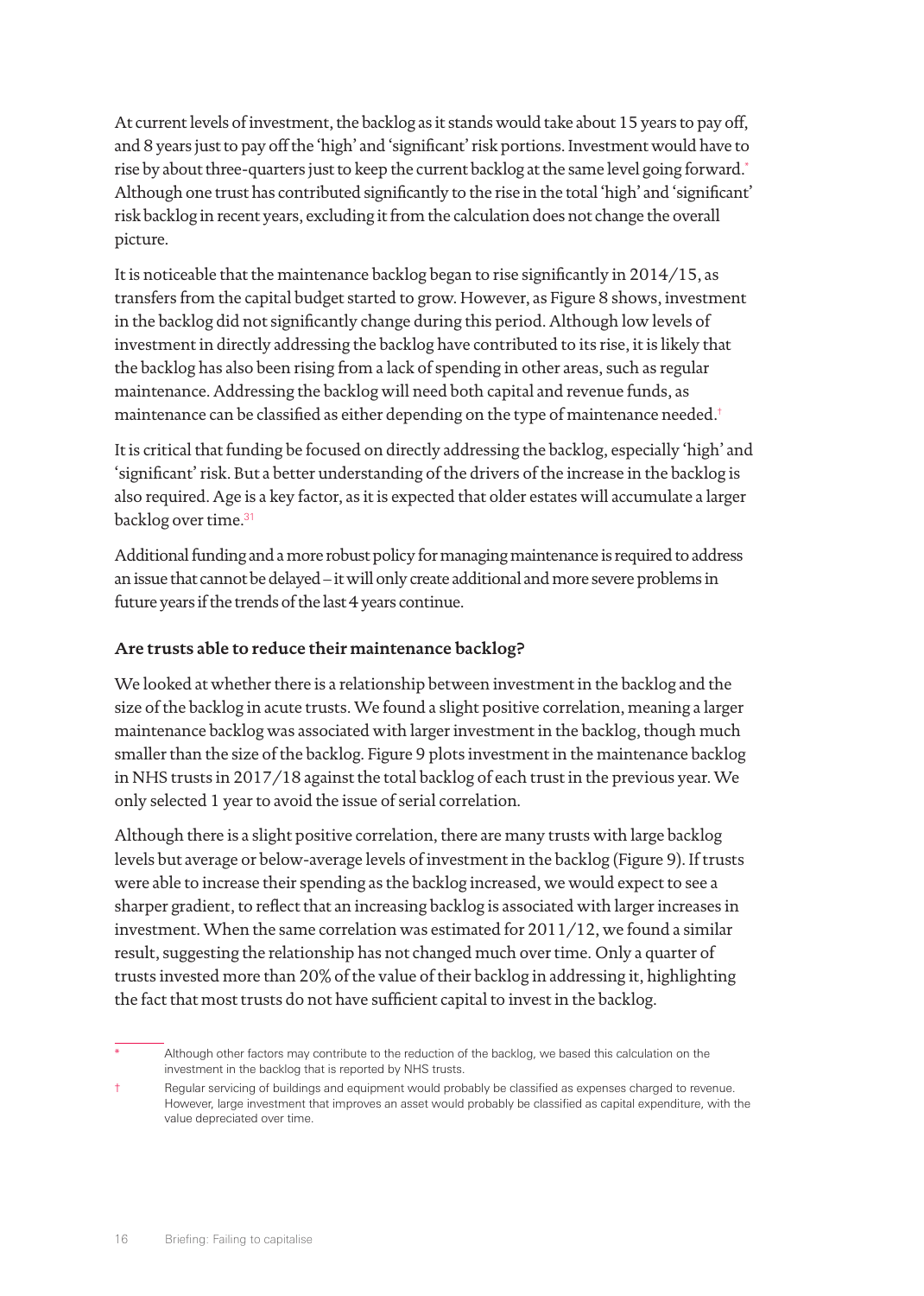

#### **Figure 9: Investment in maintenance backlog in 2017/18 and total maintenance backlog in 2016/17, at 2018/19 prices**

Source: Estates Returns Information Collection, 2016/17 and 2017/18. Note: The trust with the largest backlog was removed.

These results don't prove a causal relationship – that is, they don't prove that a large backlog prohibits a trust from substantially increasing investment, or vice versa – as there could be other factors causing this issue. However, the results do highlight an issue: as the backlog in NHS trusts increases, there isn't an associated increase in investment to reduce it. This is also consistent with findings from the qualitative research we commissioned, in which one trust noted its 'high' risk maintenance backlog was almost four times the size of the capital funding available to address the issue.<sup>19</sup>

## **Trends in capital and maintenance backlog by area**

Future capital-funding allocations must consider the specific needs of each trust. Although clinical commissioning groups receive revenue funding based on local need, this is not the same for the capital budget, which is often selected on a case-by-case basis.<sup>10</sup> To examine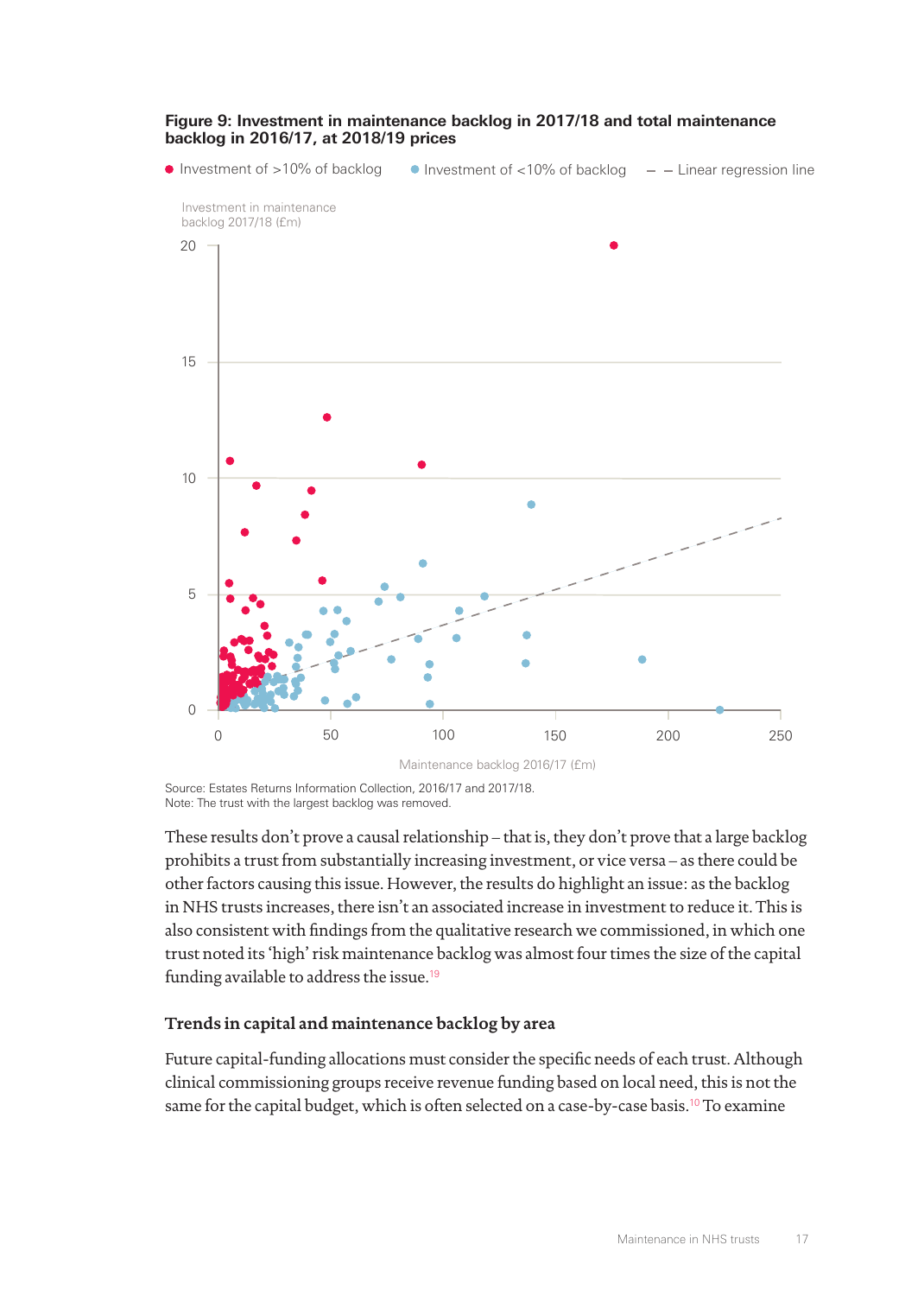capital-funding needs across England, we grouped the total capital and the maintenance backlog by area. We then compared this with the operating income of the trusts in this area to take into account the area size.

As a percentage of operating income, the total value of capital shows some variation across areas, with north-central and east London having the highest relative amount of capital. Differences between these areas will be caused by multiple factors, including the type of trusts that are in each area.

The backlog is relatively similar across the different areas, except north-west London, which has a far larger backlog (mostly due to one trust having almost 10% of the entire NHS maintenance backlog). South London, Yorkshire and the Humber, and the Thames Valley also had slightly higher maintenance backlogs, adjusted for size, compared with the other areas.

Future capital-funding decisions will need to take into account the need for capital in each area, which will include the current capital levels and maintenance backlog. Funding decisions will also be allocated through sustainability and transformation partnerships. These are groups of NHS and local council bodies, and are not as well developed in all parts of the country.<sup>9</sup>

## Discussion

In recent years, the UK has fallen far behind most other OECD countries on capital spending in health care, and the current budget will not alter this trend. This is occurring at the same time as the workforce is increasing – although not as fast as demand for staff – resulting in large declines in the levels of capital per worker. Spending on plant and machinery by NHS trusts has fallen since 2010/11, leaving them with a 10% fall in the value of plant and machinery and a 28% fall in value per worker. Falls in capital per worker will place pressures on productivity. While the value of IT has increased, it still comprises a very small share of the overall capital value of trusts.

There is qualitative evidence that trusts are unable to afford the most modern technology, such as scanners, while many are also using equipment past their estimated useful lives.<sup>19</sup> Low levels of diagnostic equipment threaten the ability of the NHS to improve care in line with commitments made in *The NHS Long Term Plan* (for example, new rapid diagnostic centres to improve early diagnosis of cancer). A lack of spending on IT means trusts are also using outdated computer systems, and this can have significant consequences, such as people missing breast screenings.<sup>18</sup>

It is unrealistic to expect the UK to lead the world in health technology when its spending on plant and machinery (such as medical equipment) in trusts is declining, and when its overall capital spending is significantly lower than almost all other OECD countries and is budgeted to remain so. To bring the NHS up to the OECD average for MRI and CT scanners would cost approximately £1.5bn. Additionally, with a growing maintenance backlog,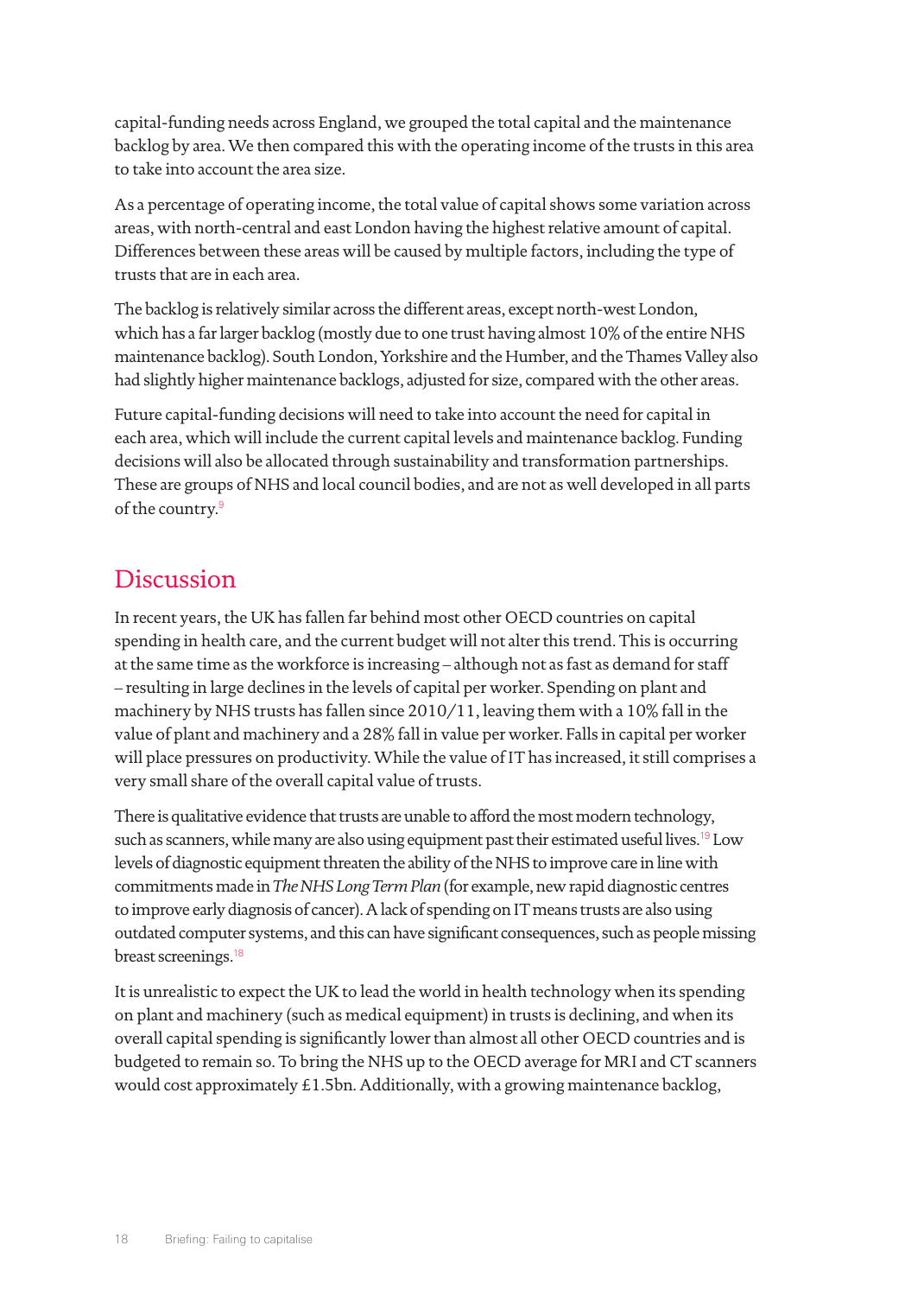trusts will face pressure to spend more of their capital (and possibly revenue) budget on building maintenance, where most of the backlog is, rather than investing in equipment and IT.

Cash-flow problems are also affecting trusts, with the DHSC continuing to provide interim cash support for trusts to implement their capital-spending plans. If capital funding remains at similar levels to the previous 5 years, we can expect no growth in capital spending by NHS hospitals, continued declines in the value of plant and machinery, and an increasing maintenance backlog.

Future budgets will need to take into account that maintenance costs may come from both revenue and capital budgets and adjust spending accordingly, as well as recognising that this issue is not spread evenly across trusts. In addition to capital-funding commitments, the system for allocating capital funding needs to be reviewed to make it simpler for trusts to plan for and receive capital funding. With many trusts still seeing annual deficits, they will also struggle to generate surplus cash that could be used for capital.<sup>8</sup> The autumn 2019 budget announced the end of PFI, which may place further strain on capital budgets, as additional funding will need to be found elsewhere.

Although the government has committed to a £20.5bn increase in funding for the NHS in England by 2023/24, this does not include the capital budget. Capital-to-revenue transfers are expected to continue for at least 1 more year, though they are now lower than they were in previous years. Most concerningly, the DHSC has not adequately investigated how continued capital-to-revenue transfers may be affecting trusts.<sup>32</sup>

The 2019 Spending Review needs to set out a plan for capital investment in the NHS and the management of the maintenance backlog. In 2017, the Naylor review estimated that an additional £10bn in capital investment in the NHS in England was required, including £5bn for the maintenance backlog.<sup>13</sup> But this is now £1bn less than the current backlog.

New technologies, such as genomics, artificial intelligence and digital medicine have the potential to improve productivity – including by freeing up staff time for patient care through automation – and transform how health care is delivered.<sup>4</sup> To successfully implement and manage any new technologies, significant investment in the workforce is needed to make sure it can maximise the benefit in the future. $\rm ^4$  Implementation must also take into account the complex social and organisational contexts in which new technologies are being introduced.<sup>33</sup> While this briefing has mostly focused on capital in hospitals, *The NHS Long Term Plan* has also committed to improved technology throughout the NHS, including in community care.

Without a significant increase in the capital budget, NHS trusts will not be able to invest in modern technology, improve buildings and address the current and growing maintenance backlog. But any new investment needs to be carefully managed, and it is important to examine both successes and failures in recent times. Implementing large-scale investments in the NHS at a time of unprecedented demand on services is extremely challenging, and large-scale digital changes in the NHS do not have a successful track record.<sup>34</sup>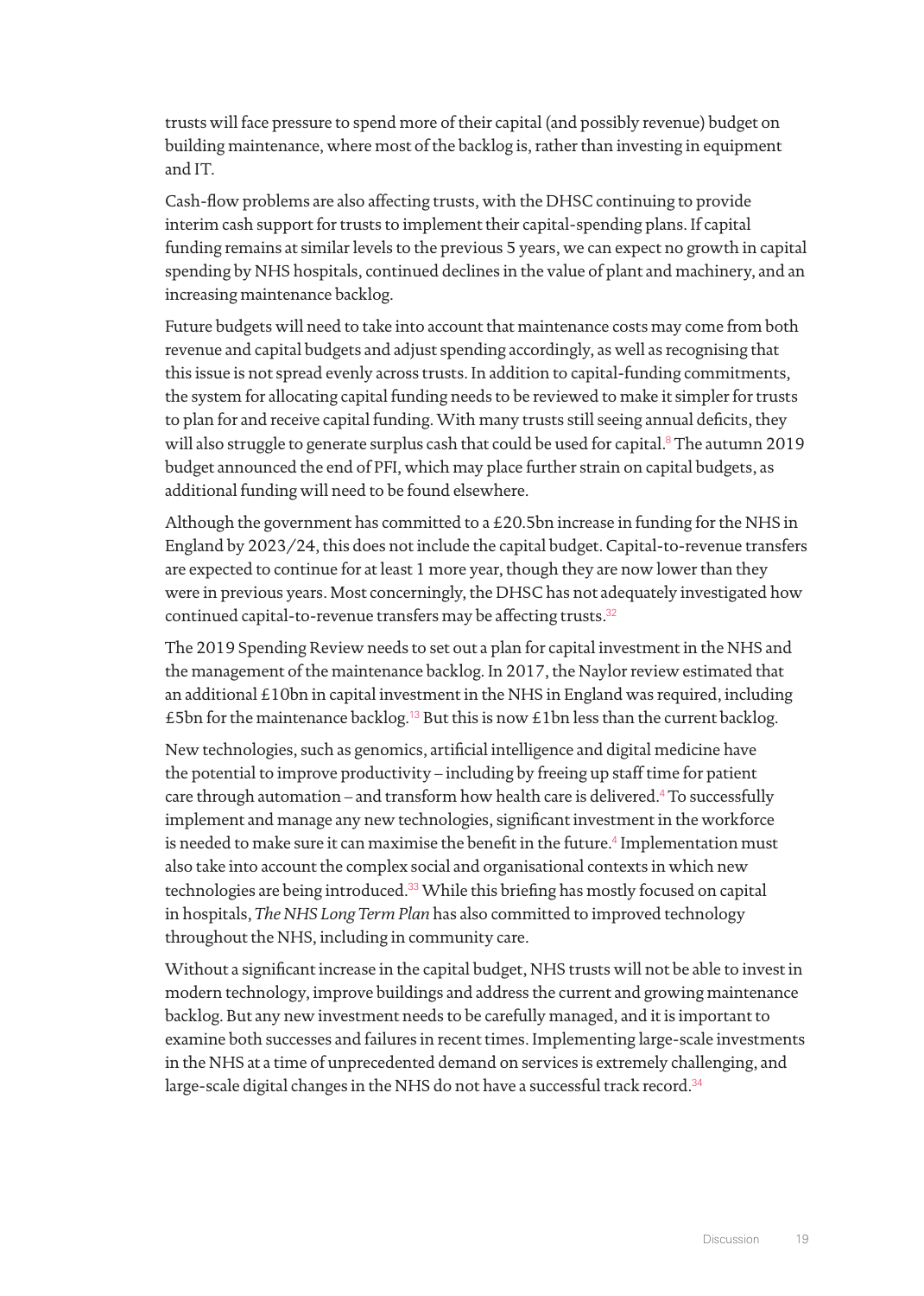## Conclusion

The government has announced a vision for a more technology- and data-driven NHS. This has the possibility to transform patient services and improve patient care. Yet there is uncertainty around how this vision will be funded, particularly at a time when NHS trusts have had the value of their equipment fall by 10% since 2010/11.

Although the government has pledged an extra £20.5bn in funding for the NHS by 2023/24, this does not include any funding for the capital budget. The 2019 Spending Review needs to make long-term capital-funding commitments.

The capital budget cannot continue to be used to relieve short-term pressures on front-line services. Capital-to-revenue transfers must stop, as they will only continue the current short-termism with regards to capital spending. This is only pushing problems into the future, and has resulted in a growing maintenance backlog and multiple years of negative growth in capital funding. It has also made it difficult to make long-term capital decisions, as there is no certainty about funding.<sup>19</sup>

Capital must be a key component in transforming NHS services. The 2019 Spending Review should include a long-term commitment to capital funding that reverses the recent trends of declining capital spending and a rising maintenance backlog. If capital spending was increased to be in line with the OECD average – as it was between 2008 and 2010 – this would require the DHSC capital budget to be £9.5bn in 2019/20. This would be a £3.5bn increase on top of the current capital budget in 2018/19, rising to £4.1bn by 2023/24.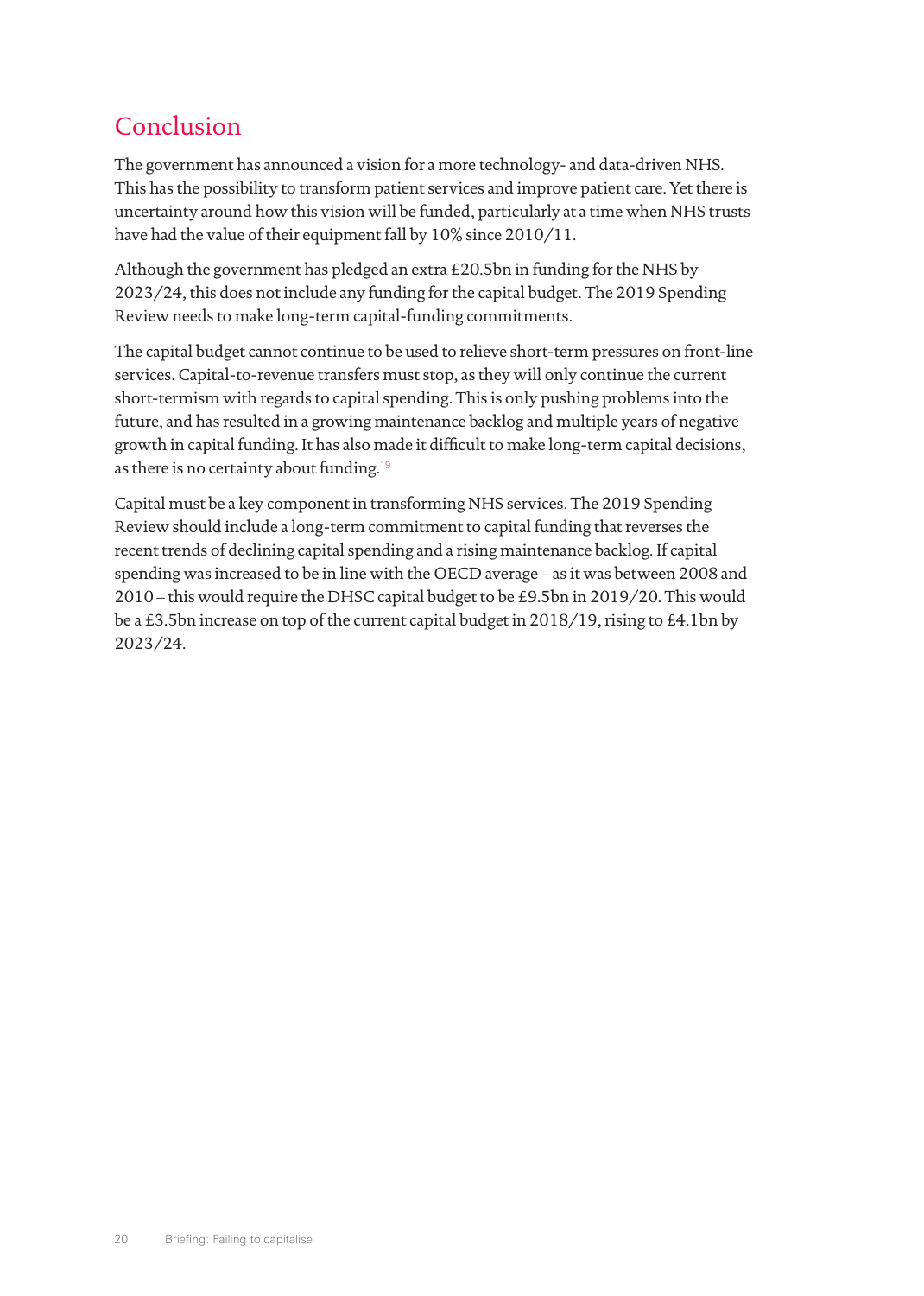#### **References**

- 1. Department of Health and Social Care. *The Future of Healthcare: Our Vision for Digital, Data and Technology in Health and Car*e. Department of Health and Social Care; 2018 (www.gov.uk/government/publications/the-futureof-healthcare-our-vision-for-digital-data-and-technology-in-health-and-care/the-future-of-healthcare-our-visionfor-digital-data-and-technology-in-health-and-care).
- 2. Dayan M, Ward D, Gardner T et al. *How good is the NHS?* Health Foundation; 2018 (www.health.org.uk/ publications/nhs-at-70-how-good-is-the-nhs).
- 3. Willeme P, Dumont M. Machines that go 'ping': Medical technology and health expenditures in OECD countries. *Health Economics*. 2015; 24: 1027–41.
- 4. Topol E. *The Topol Review. Preparing the Healthcare Workforce to Deliver the Digital Future.* Health Education England; 2019 (https://topol.hee.nhs.uk).
- 5. HM Treasury. *Central Government Supply Estimates 2018–19: Supplementary Estimates*. TSO (The Stationery Office); 2019 (www.gov.uk/government/publications/supplementary-estimates-2018-19).
- 6. Kraindler J, Firth Z, Charlesworth A. *False Economy: An Analysis of NHS Funding Pressures*. Health Foundation; 2018 (www.health.org.uk/sites/default/files/False-economy-NHS-funding-pressures-May-2018.pdf).
- 7. National Institute of Health Research. *Who We Are*. National Institute of Health Research; 2018 (www.nihr.ac.uk/ about-us/who-we-are).
- 8. HM Treasury. *Central Government Supply Estimates 2018–10. Supplementary Estimates for the Year Ending 31 March 2019*. HM Treasury; 2018.
- 9. National Audit Office. *NHS Financial Sustainability*. National Audit Office; 2019 (www.nao.org.uk/wp-content/ uploads/2019/01/NHS-financial-sustainability\_.pdf).
- 10. Healthcare Financial Management Association. *NHS Capital A System in Distress?* Healthcare Financial Management Association; 2018 (www.hfma.org.uk/docs/default-source/default-document-library/system-indistress\_nov18-web-v2.pdf?sfvrsn=0).
- 11. Health Foundation, The King's Fund, Nuffield Trust. *Budget 2018: What it Means for Health and Social Care*. Health Foundation, 2018 (www.nihr.ac.uk/nihr-in-your-area/infection).
- 12. Appleby J, Gershlick B. Keeping up with the Johanssons: How does UK health spending compare internationally? *British Medical Journal.* 2017; 358: j3568.
- 13. Naylor R. *NHS Property and Estates. Why the Estate Matters for Patients.* Department of Health and Social Care; 2017 (https://assets.publishing.service.gov.uk/government/uploads/system/uploads/attachment\_data/ file/607725/Naylor\_review.pdf).
- 14. Organisation for Economic Co-operation and Development. *Health at a Glance 2017. Capital Expenditure in the Health Sector.* Organisation for Economic Co-operation and Development; 2017.
- 15. Richards M, Thorlby R, Fisher R et al. *Unfinished Business: An Assessment of the National Approach to Improving Cancer Services in England 1995–2015*. Health Foundation; 2018 (www.health.org.uk/sites/default/files/upload/ publications/2018/Unfinished-business-an-assessment-of-the-national-approach-to-improving-cancer-servicesin-england-1995-2015.pdf).
- 16. NHS Improvement. *Performance of the NHS Provider Sector for the Quarter Ended 30 September 2018*. NHS Improvement; 2018 (https://improvement.nhs.uk/documents/3520/Performance\_of\_the\_NHS\_provider\_sector\_ for\_the\_month\_ended\_30\_Sept\_18\_FINAL.pdf).
- 17. NHS Improvement. *Consolidated NHS Provider Accounts 2017/18*. NHS Improvement; 2018 (https:// improvement.nhs.uk/documents/3018/Consolidated\_provider\_accounts\_201718\_web.pdf).
- 18. National Audit Office. *Investigation into the Management of Health Screening*. National Audit Office; 2019 (www. nao.org.uk/wp-content/uploads/2019/01/Investigation-into-the-management-of-health-screening.pdf).
- 19. Williams I, Allen K, Plahe G. *Restricted Capital Spending in the English NHS: A Qualitative Enquiry and Analysis of Implications*. Health Services Management Centre (in press).
- 20. Dunhill L. Two-thirds of land proceeds go into revenue, despite reinvestment pledge. *Health Services Journal*; 12 November 2018 (www.hsj.co.uk/finance-and-efficiency/two-thirds-of-land-proceeds-go-into-revenue-despitereinvestment-pledge/7023770.article).
- 21. Office for Budget Responsibility. *Economic and Fiscal Outlook: March 2018*. Office for Budget Responsibility; 2018.
- 22. Williams C, Asi Y, Raffenaud A et al. The effect of information technology on hospital performance. *Health Care Management Science*. 2016; 19: 338–46.
- 23. Macdonnell M, Darzi A. A key to slower health spending growth worldwide will be unlocking innovation to reduce the labor-intensity of care. *Health Affairs*. 2013; 32: 653–60.
- 24. Lin SC, Jha AK, Adler-Milstein J. Electronic Health Records associated with lower hospital mortality after systems have time to mature. *Health Affairs.* 2013; 37: 1128–35.
- 25. Office for National Statistics. *Public Service Productivity: Healthcare, England: Financial Year Ending 2017.* Office for National Statistics; 2019 (www.ons.gov.uk/economy/economicoutputandproductivity/ publicservicesproductivity/articles/publicservicesproductivityestimateshealthcare/financialyearending2017).
- 26. Castelli A, Street A, Verzulli R et al. Examining variations in hospital productivity in the English NHS. *European Journal of Health Economics*. 2015; 16: 243–54.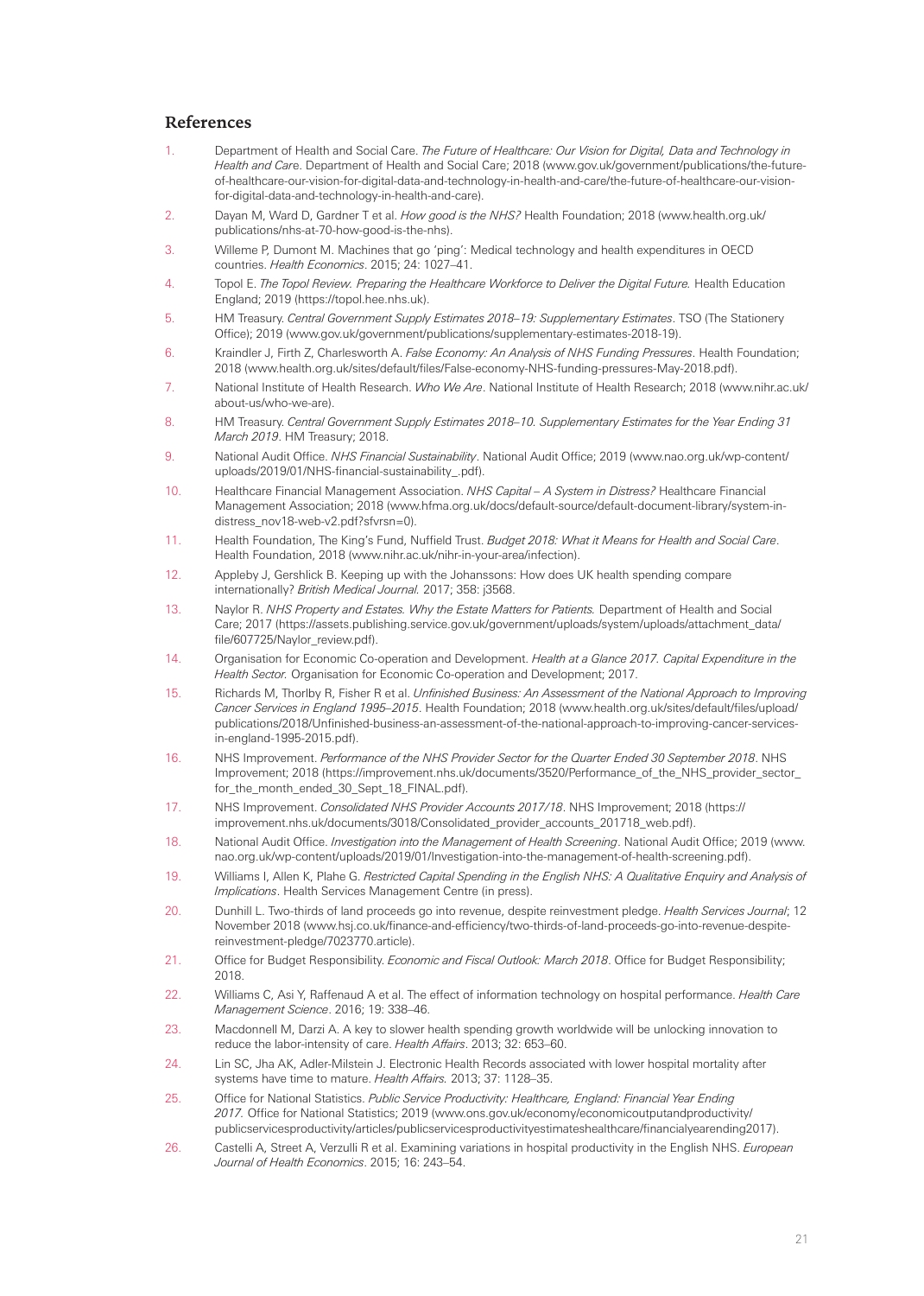- 27. Department of Health and Social Care. *Operational Productivity and Performance in English NHS Acute Hospitals: Unwarranted Variations*. Department of Health and Social Care; 2016 (www.gov.uk/government/publications/ productivity-in-nhs-hospitals)
- 28. Health Foundation, The King's Fund. *Making Change Possible: A Transformation Fund for the NHS*. The King's Fund; 2015 (www.kingsfund.org.uk/sites/default/files/field/field\_publication\_file/making-change-possible-atransformation-fund-for-the-nhs-kingsfund-healthfdn-jul15.pdf).
- 29. Morgan M. Poor hospital design has an impact on staff, patients and healthcare. *British Medical Journal*. 2018; 360: k288.
- 30. Department of Health and Social Care. *Modernising the Mental Health Act. Final Report of the Independent Review of the Mental Health Act 1983*. Department of Health and Social Care; 2018 (https://assets.publishing. service.gov.uk/government/uploads/system/uploads/attachment\_data/file/762206/MHA\_reviewFINAL.pdf).
- 31. Mills GRW, Deka L, Price ADF et al. Critical infrastructure risk in NHS England: Predicting the impact of building portfolio age. *International Journal of Strategic Property Management*. 2015; 19: 159–72.
- 32. House of Commons Committee of Public Accounts Sustainability and Transformation in the NHS. *Twenty-Ninth Report of Session 2017–19*. Committee of Public Accounts; 2018 (https://publications.parliament.uk/pa/ cm201719/cmselect/cmpubacc/793/793.pdf).
- 33. Greenhalgh T, Wherton J, Papoutsi C et al. Beyond adoption: A new framework for theorizing and evaluating nonadoption, abandonment, and challenges to the scale-up, spread, and sustainability of health and care technologies. *Journal of Medical Internet Research*. 2017; 19: e367.
- 34. Maguire D, Evans H, Honeyman M et al. *Digital Change in Health and Social Care*. The King's Fund; 2018 (www. kingsfund.org.uk/sites/default/files/2018-06/Digital\_change\_health\_care\_Kings\_Fund\_June\_2018.pdf).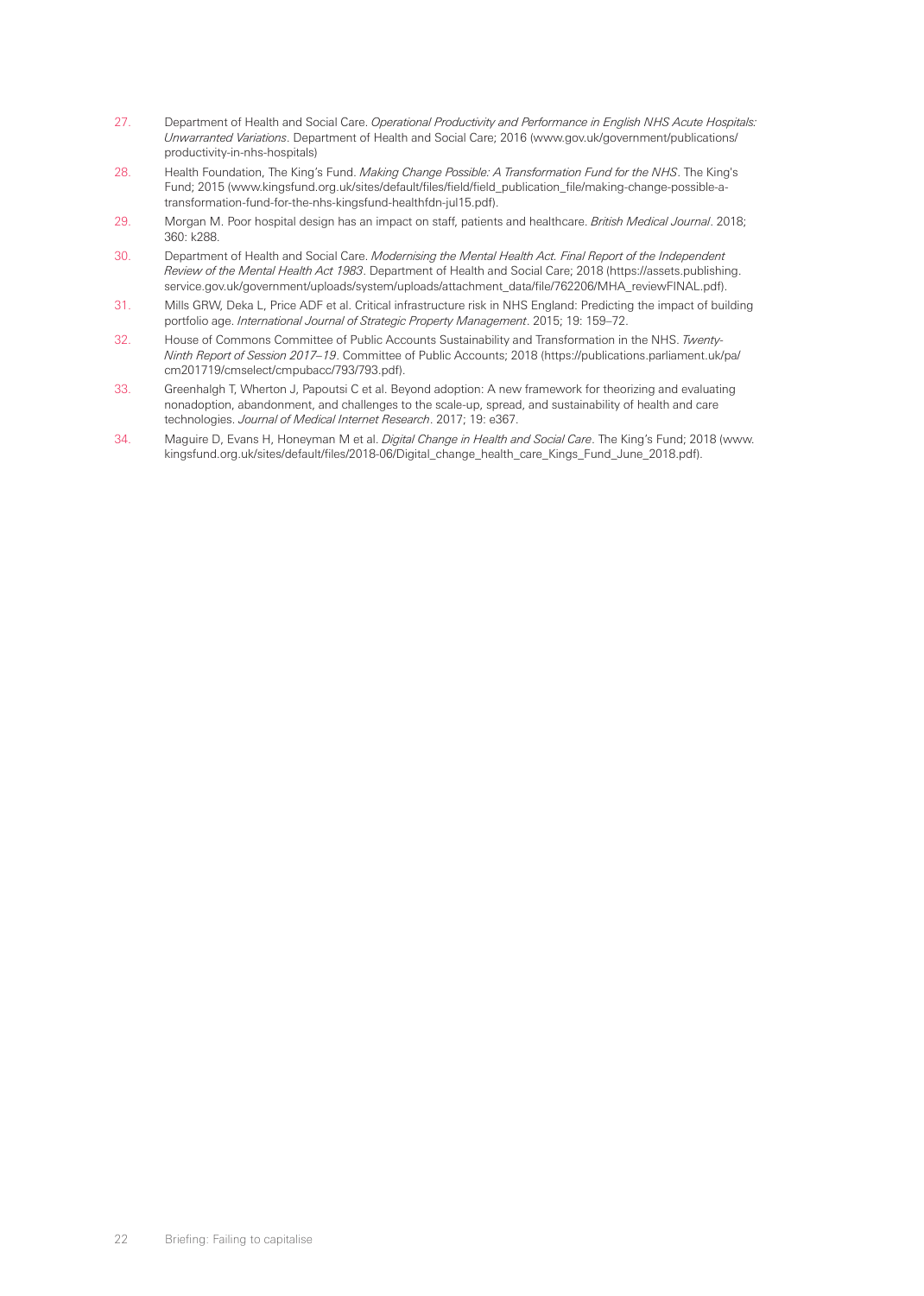## **Acknowledgements**

The authors would like to thank Debbie Patterson and the NHS Improvement economics team for their feedback and insight into this report.